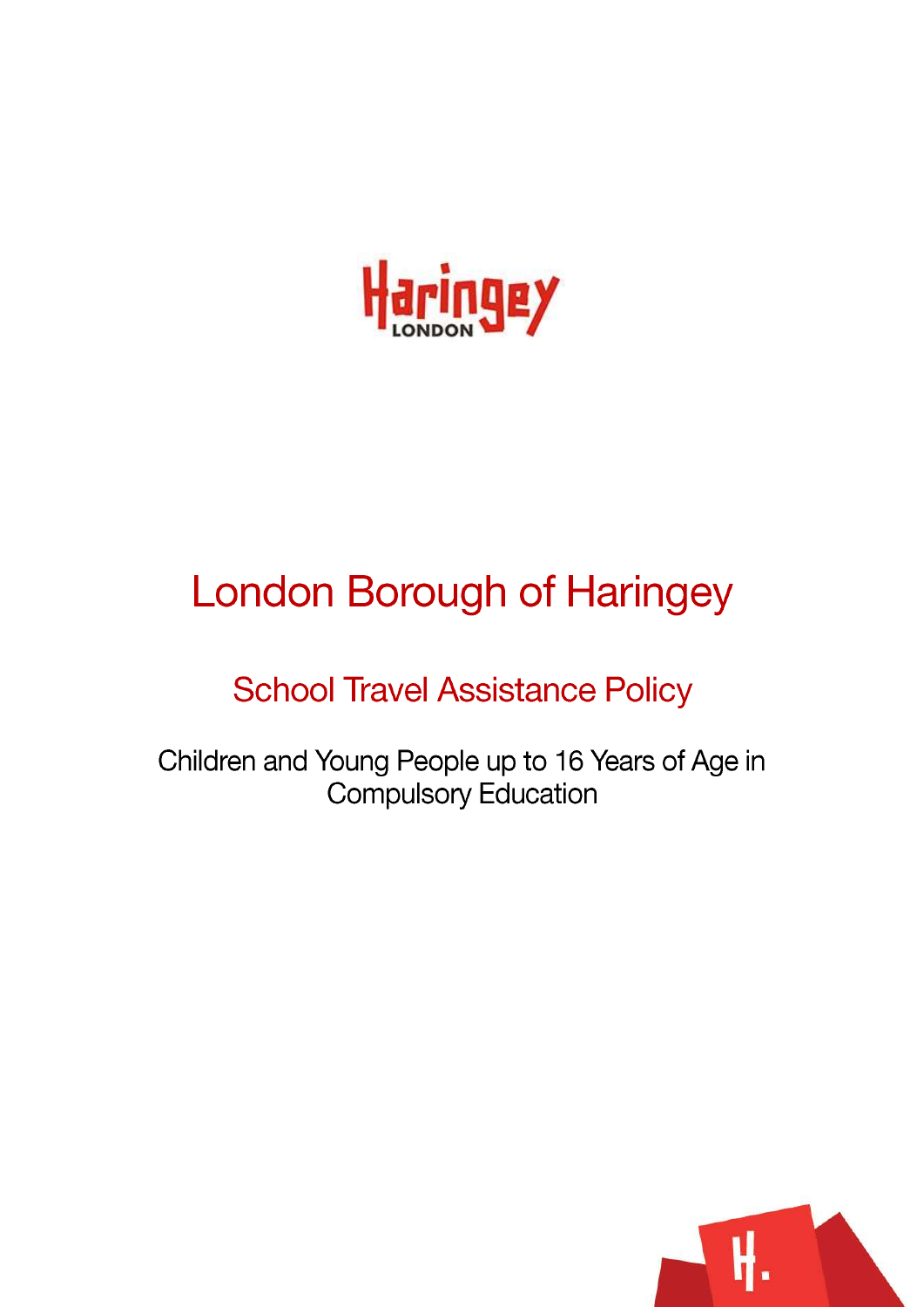# Contents

| $1_{\ldots}$                                                                                                                                                                                                                   |  |
|--------------------------------------------------------------------------------------------------------------------------------------------------------------------------------------------------------------------------------|--|
|                                                                                                                                                                                                                                |  |
|                                                                                                                                                                                                                                |  |
|                                                                                                                                                                                                                                |  |
|                                                                                                                                                                                                                                |  |
|                                                                                                                                                                                                                                |  |
|                                                                                                                                                                                                                                |  |
|                                                                                                                                                                                                                                |  |
|                                                                                                                                                                                                                                |  |
| 2.                                                                                                                                                                                                                             |  |
|                                                                                                                                                                                                                                |  |
|                                                                                                                                                                                                                                |  |
| 3.                                                                                                                                                                                                                             |  |
|                                                                                                                                                                                                                                |  |
|                                                                                                                                                                                                                                |  |
|                                                                                                                                                                                                                                |  |
|                                                                                                                                                                                                                                |  |
|                                                                                                                                                                                                                                |  |
|                                                                                                                                                                                                                                |  |
|                                                                                                                                                                                                                                |  |
|                                                                                                                                                                                                                                |  |
|                                                                                                                                                                                                                                |  |
|                                                                                                                                                                                                                                |  |
|                                                                                                                                                                                                                                |  |
| 4.                                                                                                                                                                                                                             |  |
|                                                                                                                                                                                                                                |  |
| 4.2 Stage two appeal 2000 million communication and contract the contract of the contract of the contract of the contract of the contract of the contract of the contract of the contract of the contract of the contract of t |  |
|                                                                                                                                                                                                                                |  |
|                                                                                                                                                                                                                                |  |
|                                                                                                                                                                                                                                |  |
| 5.                                                                                                                                                                                                                             |  |
|                                                                                                                                                                                                                                |  |
| 5.2                                                                                                                                                                                                                            |  |
| 5.3                                                                                                                                                                                                                            |  |
| 5.4                                                                                                                                                                                                                            |  |
| 5.5                                                                                                                                                                                                                            |  |
| 6                                                                                                                                                                                                                              |  |
| 7                                                                                                                                                                                                                              |  |
| 8.1                                                                                                                                                                                                                            |  |
| 8.2<br>8.3                                                                                                                                                                                                                     |  |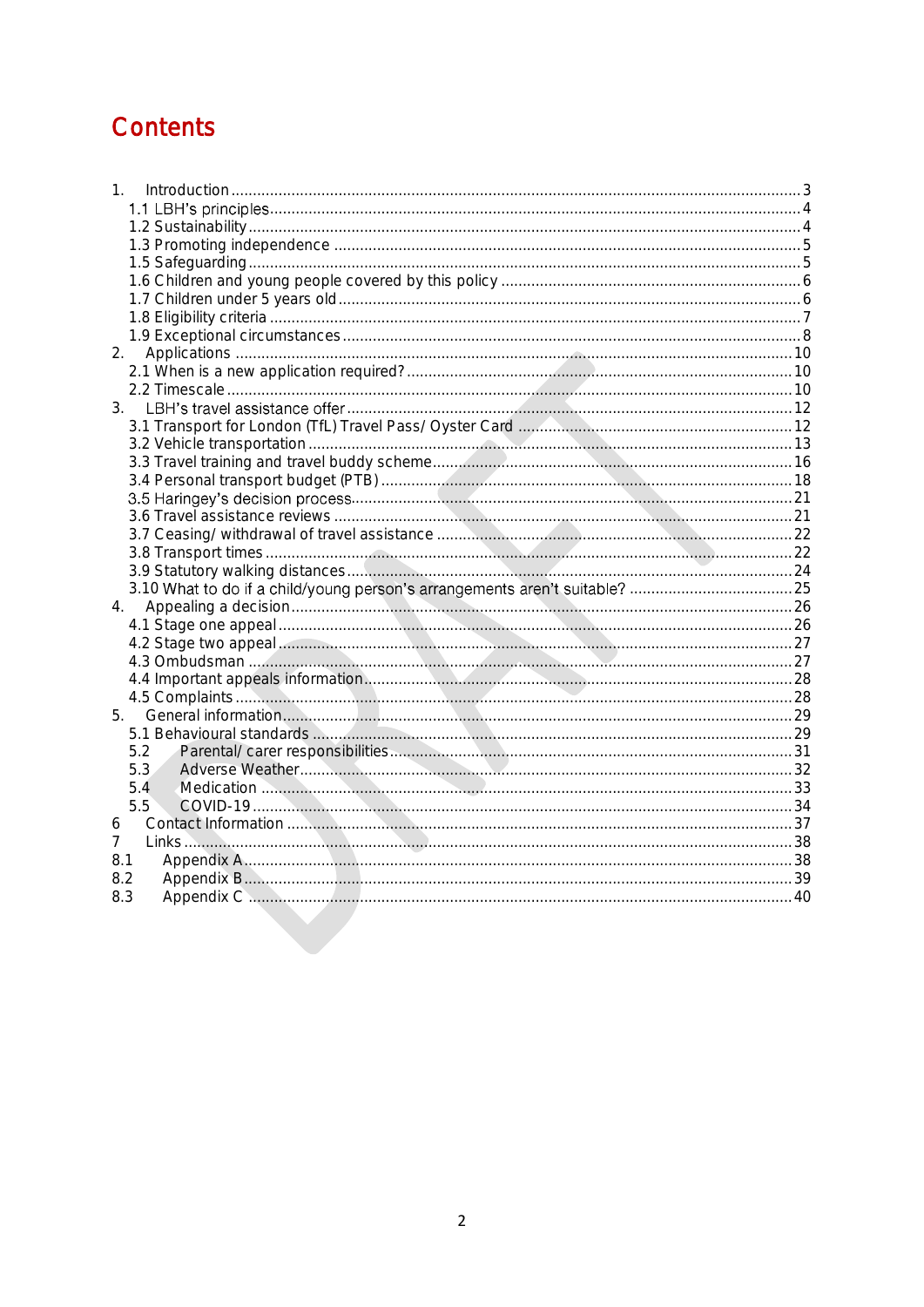# <span id="page-2-0"></span>1. Introduction

This document outlines the policy of the London Borough of Haringey (LBH) in relation to the provision of free school travel assistance for children and young people of compulsory school age  $(0-16 \text{ years old})$ <sup>1</sup>. It covers the period up until the end of the academic year in which the individual turns 16.

It gives guidance for children, young people, parents/carers<sup>2</sup> and schools about how the LBH fulfils its legal duties as a local authority in providing school travel arrangements for its residents.

The purpose of this policy is not to provide LBH with a blanket set of rules to apply to each application or case. The aim is to provide a framework within which the council can make decisions that are consistent and equitable, meeting the specific needs of each individual child and young person.

This document will also explain how parents and where appropriate, young people may apply for home to school travel assistance, how decisions are made, and how parents and young people may appeal against decisions that they are unhappy with.

We offer several different types of travel arrangements to assist children and young people in attending their place of learning, more of which will be explained later in this document. LB therefore used the term 'travel assistance', rather than 'free school transport'.

#### Statutory Guidance

The principles of this policy have been developed in conjunction with advice from the Department of Education's 'Home to school travel and transport guidance'<sup>3</sup>. Local Authorities are under a duty to have regard to the guidance when carrying out their duties in relation to home to school transport, and sustainable travel.

Within the guidance, it states that the free transport that Transport for London (TFL) offer for children under the age of 16 is an acceptable form of travel assistance, as long as the needs of the child/ young person have been considered. We expect that this provision of travel assistance is sufficient to meet the needs of most children and young people who live in LBH.

<sup>&</sup>lt;sup>1</sup> This document will use the term 'child' or 'children' throughout to refer to any person who is of compulsory school age, between 0-16 years old.

<sup>&</sup>lt;sup>2</sup> This document will use the term 'parent' throughout to refer to a child's legal guardian.

<sup>&</sup>lt;sup>3</sup> A website link to this is available in Section 7 of this document.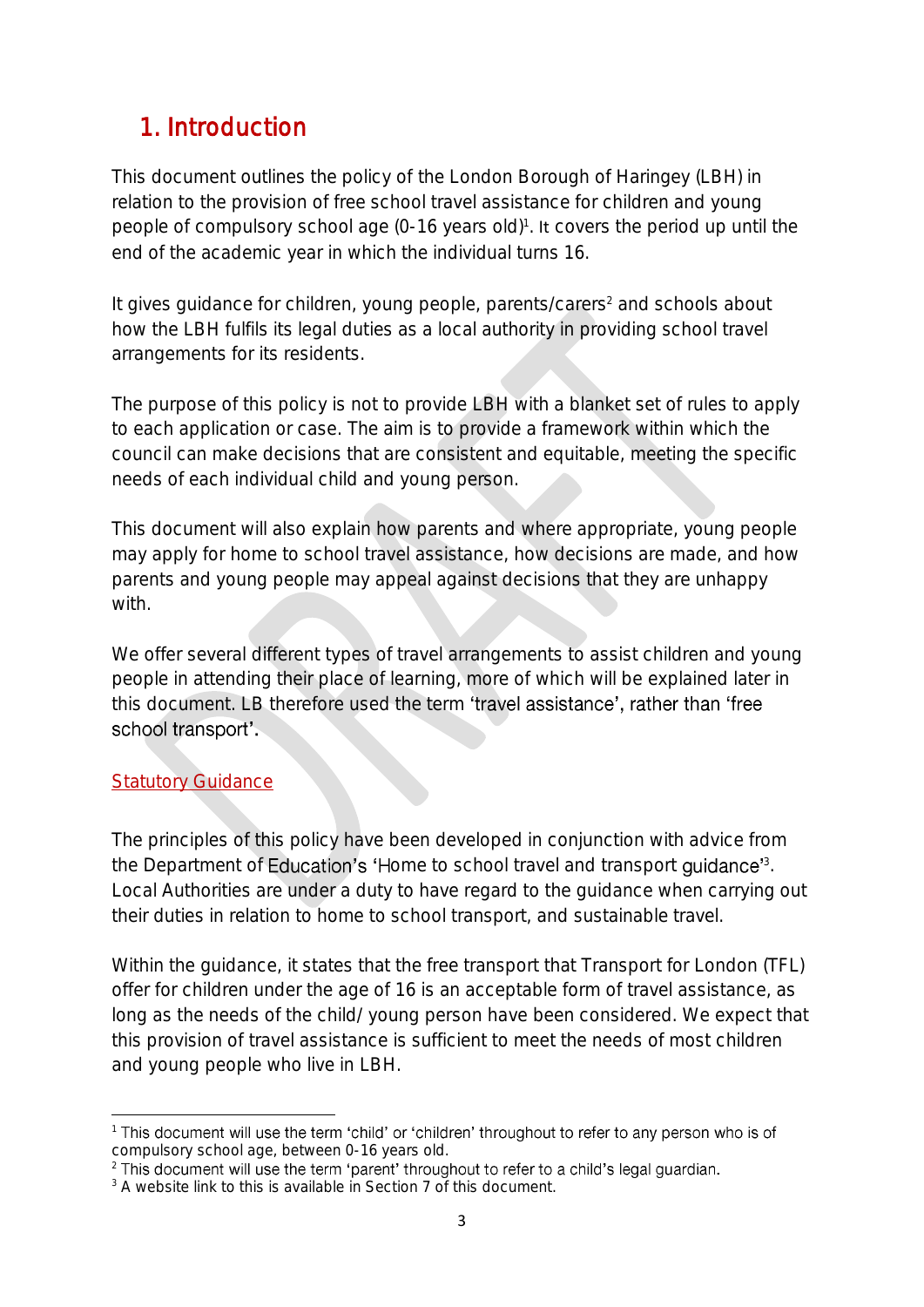### <span id="page-3-0"></span>1.1 LBH's principles

We are constantly evolving the way in which our school travel assistance services operate, to better suit the needs of our residents. This involves implementing changes to the service to correspond with some of the key principles we have in LBH. Our principles include ensuring the safety of children and young people, sustainability and creating a cleaner environment, and promoting the independence and life skills of children and young people.

### <span id="page-3-1"></span>1.2 Sustainability

We are also committed to promoting more sustainable travel methods to transport eligible children and young people from their home<sup>4</sup> to their place of learning. Sustainable travel means modes of travel which may improve either the physical wellbeing of those who use them, or the environmental well-being of the whole or part of the area. LBH's 'Local Implementation Plan' details the council's goals in relation to sustainable travel. More information can be found at: [https://www.haringey.gov.uk/sites/haringeygovuk/files/local\\_plan\\_first\\_steps\\_prese](https://www.haringey.gov.uk/sites/haringeygovuk/files/local_plan_first_steps_presentation_transport_.pdf) ntation\_transport\_.pdf

At LBH, we actively encourage children and young people to use alternative forms of travel that promote sustainability, such as walking, cycling, and using public transport to fulfil their needs. As a local authority, we are aware that these travel methods may not be suitable for all the children who are eligible for travel assistance. When these forms of travel are not suitable due to exceptional circumstances such as the child/young person having special educational needs or disability (SEND), we will provide other types of travel arrangements such as taxis and buses. Travel arrangements that are vehicle based are inherently less sustainable than walking and cycling and will only be utilised where all other suitable options are exhausted.

As a local authority we have identified several practices that can help to reduce the impact of vehicle-based travel arrangements. Such practices include but are not limited to:

- incentivising LBH providers to invest in and use greener vehicles by offering longer term contracts.
- routing vehicles in the most efficient way possible.
- devising local pick up/ drop off points to reduce vehicle distances and times.
- grouping children or young people onto buses to reduce vehicle numbers and therefore traffic congestion.

Wherever possible, Haringey will always promote the most sustainable method for a child or young person, based on their specific needs. This is a fundamental part of

<sup>&</sup>lt;sup>4</sup> Refers to the registered address of child, or the address that is agreed on the child's EHCP.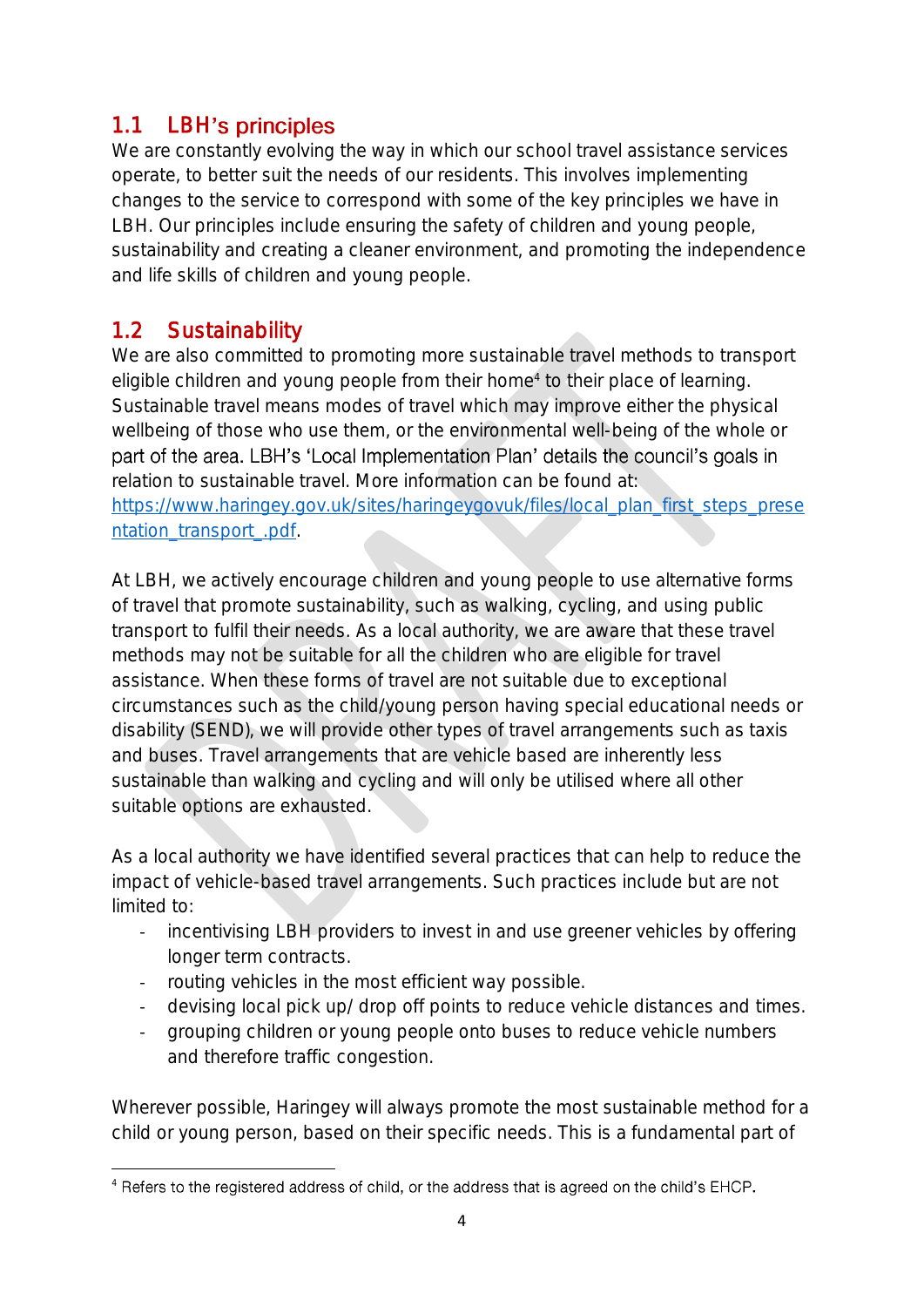how we decide on the provisions we will put in place for children and young people if their application for school travel assistance is successful.

### <span id="page-4-0"></span>1.3 Promoting independence

LBH are committed to providing support for eligible children and young people that enable them to develop independent travel skills that will assist them with taking part in education, employment, life, and leisure activities within their community.

It is our aim to move away from transport practices that do not encourage children and young people to develop independence skills, such as door-to-door taxi or bus services. LBH will utilise one of the many projects that we have implemented that promote independence.

We are particularly proud of our offer in the independent and assisted travel training, aspects of which are delivered via our 'Travel Buddies' service. More information in relation to this can be found later in this document (section 3.3). This form of travel assistance has had demonstrable success in assisting in developing the skills to lead truly independent lives.

As a council, we are committed to developing the methods and practices we use that enable us to attain this key principle. We aim to do this in conjunction with parents, carers and schools, to ensure the travel assistance we provide caters for the specific needs of the children and young people living within the borough.

### <span id="page-4-1"></span>1.5 Safeguarding

As a local authority, LBH are committed to ensuring the safeguarding of children and young people and this is particularly important when children and young people are receiving home to school travel assistance.

Safeguarding means protecting a person's health, wellbeing, and human rights; enabling them to live free from harm, abuse, and neglect. In most instances, the most effective way to ensure the safeguarding of a child or young person on their journey to/ from school is for their parents and carers to provide travel arrangements for them.

Where this is not a possibility and LBH provide travel assistance. We have several ways that we ensure the safeguarding of children and young people. These include but not exhaustive to:

- all staff complete compulsory compliance checks such as Disclosure and Barring Service (DBS).
- robust processes and procedures for reporting safeguarding issues.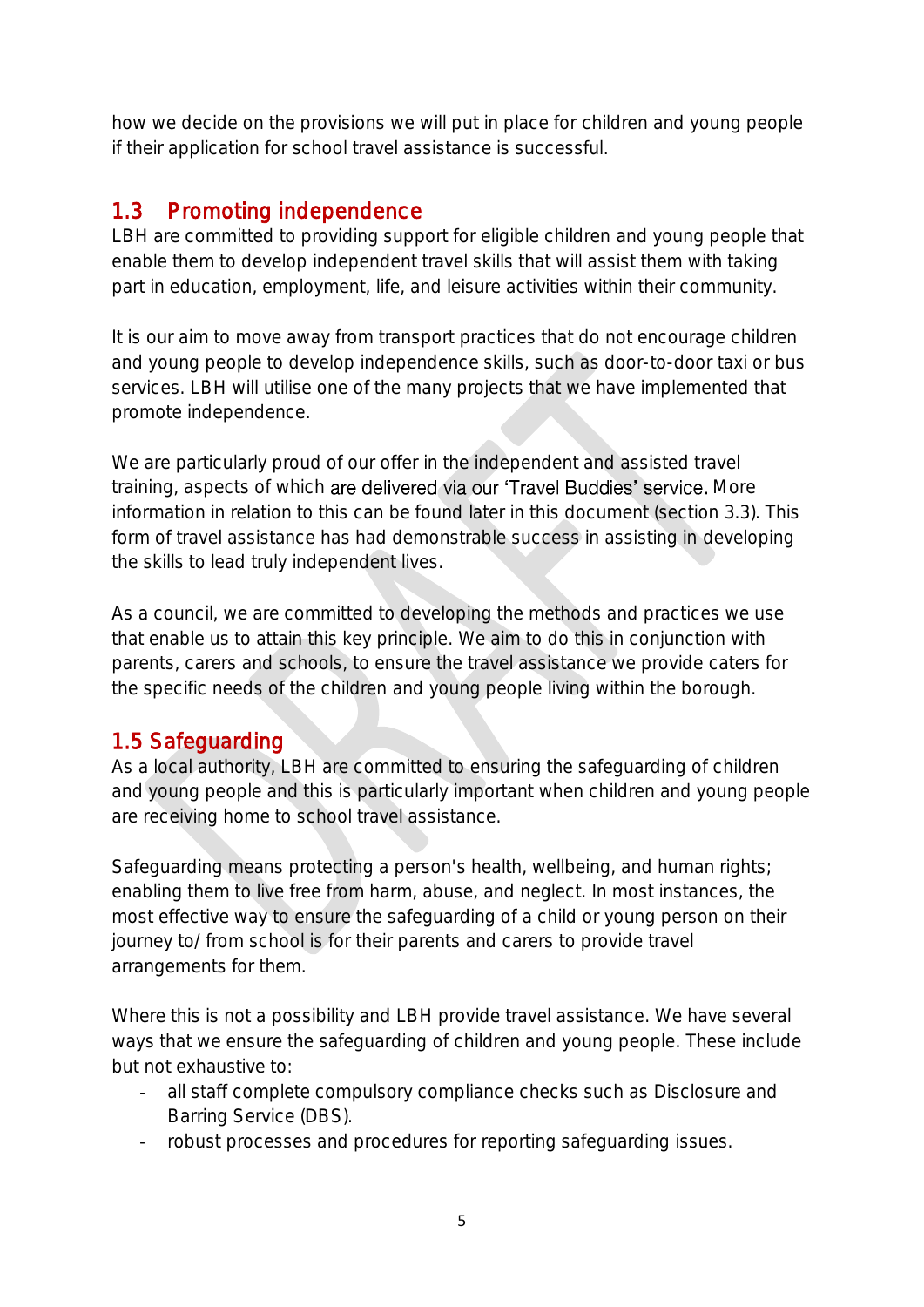- travel assistance staff are trained in an **accredited 'Child Protection/** Safeguarding' programme.
- stringent contractor vetting processes, including regular audits.
- regular inspections by senior officers of the Passenger Transport Service (PTS) of the provisions we have in place for children.

### <span id="page-5-0"></span>1.6 Children and young people covered by this policy

This policy applies to all children and young people who are a resident<sup>5</sup> of the LBH.

The child/young person will also have to be:

- under compulsory school age.
- of compulsory school age (5-16) with or without SEND.

There is a separate policy regarding school travel assistance for young people who are considered 'Post 16' i.e., between the ages of 16 and 25 years old.

If a family has moved out of the LBH to another Local Authority, even temporarily, it is the responsibility of the new local authority in which they reside to provide travel arrangements, even if the child or young person remains in a Haringey school.

### <span id="page-5-1"></span>1.7 Children under 5 years old

There is no legal requirement for local authorities to provide travel support to and from school for children under five years old. As such, LBH will not be offering travel arrangements to children under the age of 5<sup>6</sup> , unless there are exceptional circumstances. We expect that children under the age of five are taken to school by their parent or carer.

There are exceptional circumstances whereby LBH will provide travel assistance for a child under the age of 5. In determining this, we as the Local Authority will consider:

- if a child has SEND and the contents of any Education, Health, and Care Plan (EHCP).
- if there are alternative means of facilitating the child's attendance at school.
- what alternative placements or options that may be available.
- the distance and journey time from the child's home to their place of education.

<sup>&</sup>lt;sup>5</sup> Means that a child is registered at an address in the borough which is the child's principal residence. If the child resides equally between both parents, the principal home address will be considered to be the address at which the child is registered, whilst attending school, with their GP and, if applicable, the address of the parent who is in receipt of Child Benefit or Child Tax Credits for your child.

<sup>6</sup> In instances where a child turns 5 during an academic year, travel assistance will only be offered when they are in full time education.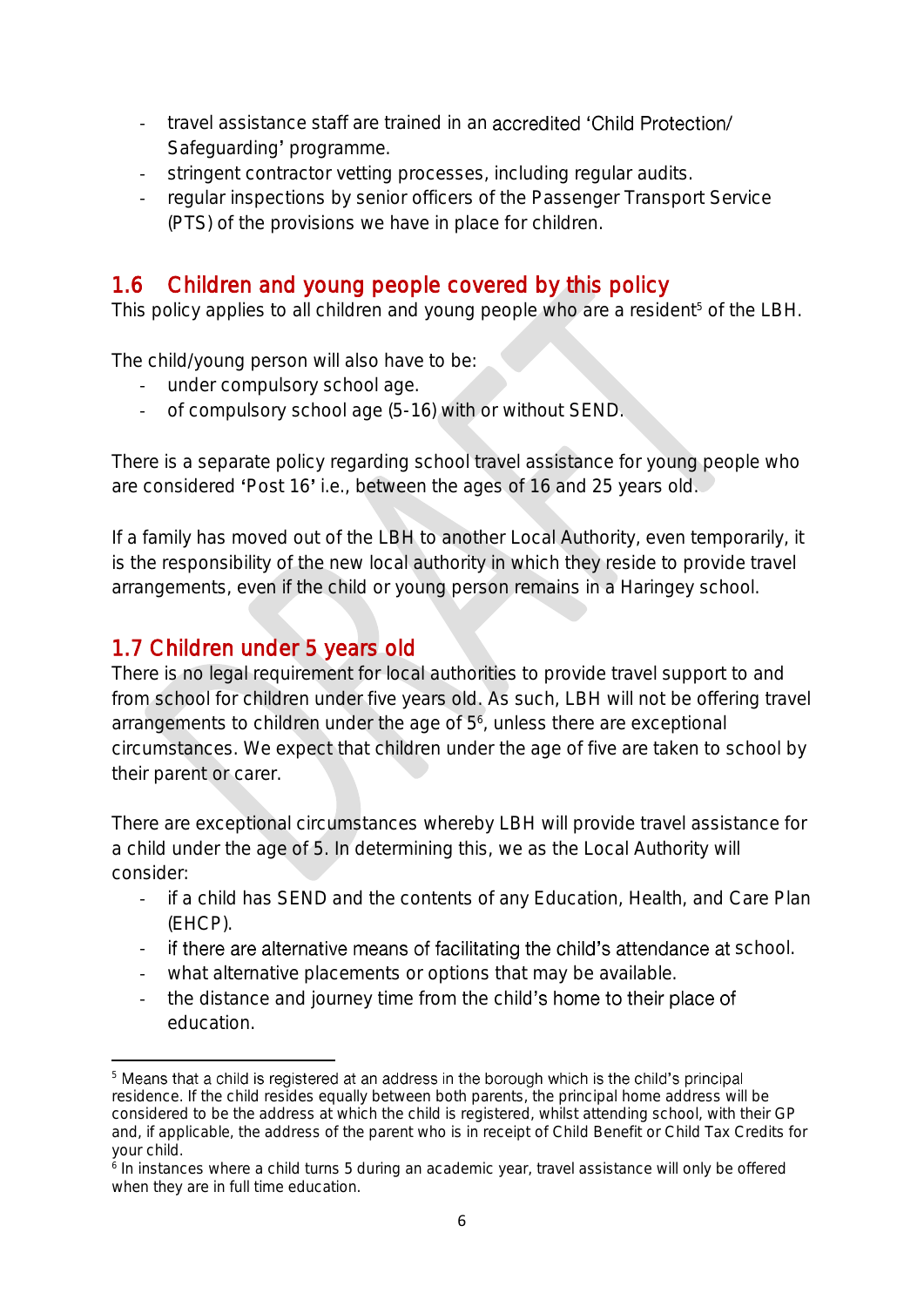- the best use of the LBH's resources.

### <span id="page-6-0"></span>1.8 Eligibility criteria

Statutory guidance dictates that there are instances in which a local authority must provide children with home to school travel arrangements or support. To be in receipt of this assistance from LBH, children and young people must adhere to certain eligibility criteria. These revolve around the following:

#### **Distance**

LBH will provide transport in principle to children or young people whose distance between their home address and school is greater than the 'statutory walking distances' (more information is available in section 3.9 of this document).

Where a school is within the statutory walking distances of a child's home address, LBH expects the parent/carer to make suitable arrangements for their child to travel to school; unless there are exceptional circumstances, such as children with SEND.

#### School placement

A child is only eligible to receive travel assistance from LBH if they are attending their nearest suitable<sup> $7$ </sup> or qualifying<sup>8</sup> school.

This means that if a child attends a school on the basis of parental preference and there is a more local and suitable provision that can meet the child's needs, i.e., there is a suitable school that is closer to the child's home address, it is the responsibility of the parent or carer to make arrangements for the child's travel to school.

The exceptions to this rule are:

- a) based on religious belief. LBH respects a parents' religious and philosophical convictions in relation to their child's education and this will be considered when evaluating which schools are **deemed** 'suitable' or 'qualifying'.
- b) a child having an EHCP, with the 'preferred' school being named in the EHCP. If a different school is named in the plan and the parent or carer still wishes to send their child to the 'preferred' school, LBH will expect the parent to make their own travel arrangements, other than in exceptional circumstances<sup>9</sup>.

<sup>&</sup>lt;sup>7</sup> Means a school that is suited to the pupil's age, ability and aptitude and/or any special educational needs the pupil may have.

<sup>&</sup>lt;sup>8</sup> Means a school maintained by a local authority (state school), a pupil referral unit, a non-maintained special school or an academy (including free schools and University or City Technical Colleges).

<sup>&</sup>lt;sup>9</sup> An exceptional circumstance may be that the school named in a child's EHCP does not have any placements available, thereby forcing them to attend a different school.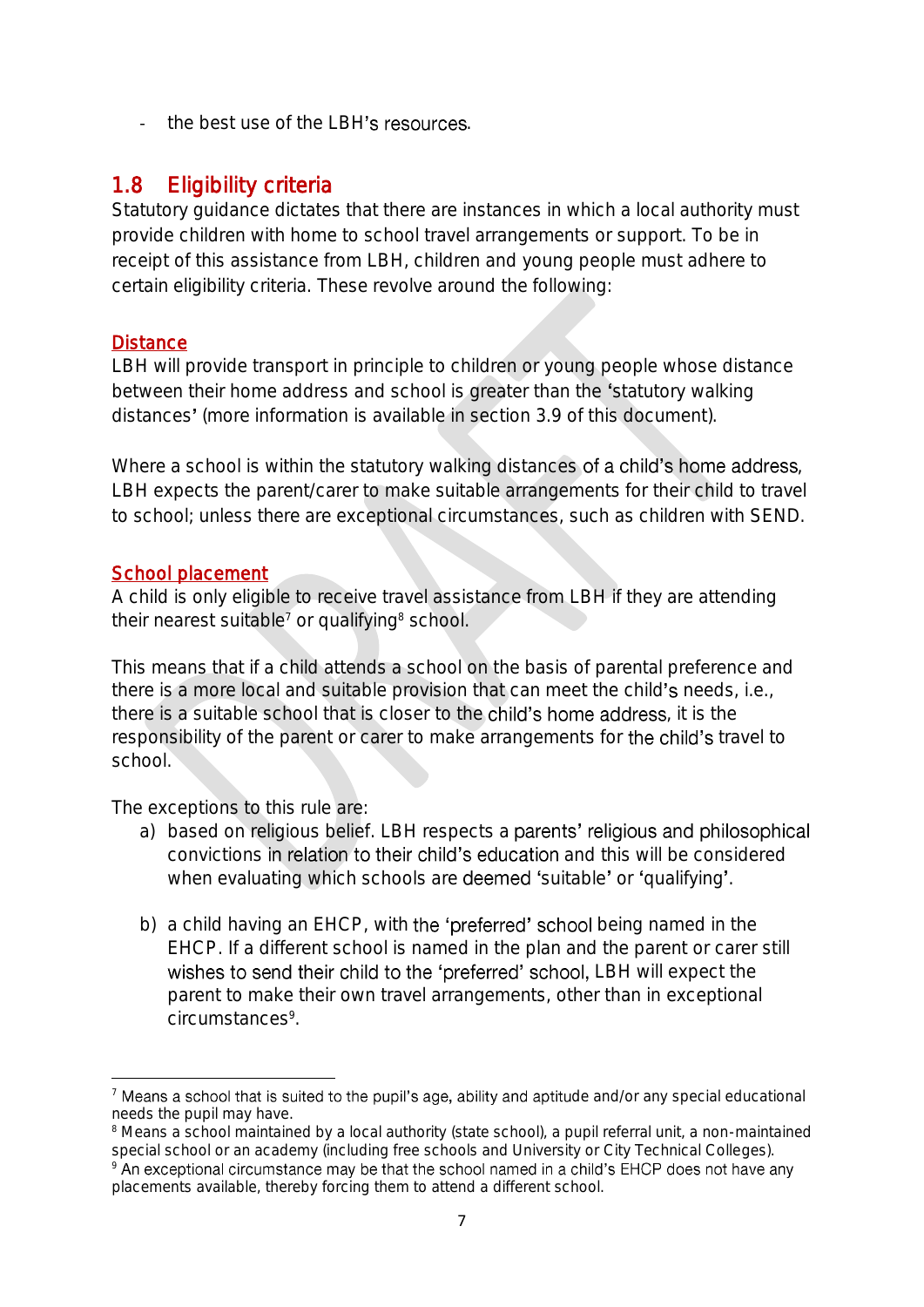#### Children of compulsory school age with SEND

LBH will decide for all children who cannot reasonably be expected to either walk, cycle, or use public transport to travel to school because of the associated health and safety issues related to their SEND. This may be because a child's mobility, medical and/ or behavioural needs make it challenging for parent to provide travel arrangements to assist the child's journey to and from school.

Most children in LBH with EHCPs do not require specialised travel assistance. We will assess and identify the travel requirements for each child on an individual basis and put suitable arrangements in place, where necessary. Further information can be found in the 'Haringey's decision process' part of this document (section 3.5).

#### Children who are looked after

For children who are looked after by LBH but not living in the borough, it is the responsibility of the local authority that the child lives in to assess their needs and provide school travel assistance, the costs of this transport may be recharged to LBH.

Children living in LBH but are looked after by a different local authority, will have their travel needs assessed and provided by LBH. (The costs of this transport may be recharged to the placing authority)

#### <span id="page-7-0"></span>1.9 Exceptional circumstances

Although there isn't a statutory responsibility for local authorities to provide school travel arrangements outside of the remit of the criteria above, LBH recognises that there may be several circumstances that may prevent a child, or their parent, accessing their usual method of school travel. In these instances, we will endeavour to put the necessary arrangements in place. Applications for travel assistance will need to be submitted via the usual process, with more information to be found in section 2.

#### Families in crisis

LBH will consider applications for school travel assistance in instances where families are in 'crisis'. We define 'crisis' as a set of issues that a family encounters that prevent a parent's ability to be reasonably expected to provide school travel arrangements for their child, due of the circumstances. An example of this may be because one of the **child's** parents has passed away and the remaining parent is not able to escort their child to school due to having to provide care for other siblings.

In instances of a family being in 'crisis', LBH will assess the best way in which we can support the family's school travel needs. This will be assessed on a case-bycase basis, using the assessment criteria which can be found later in this document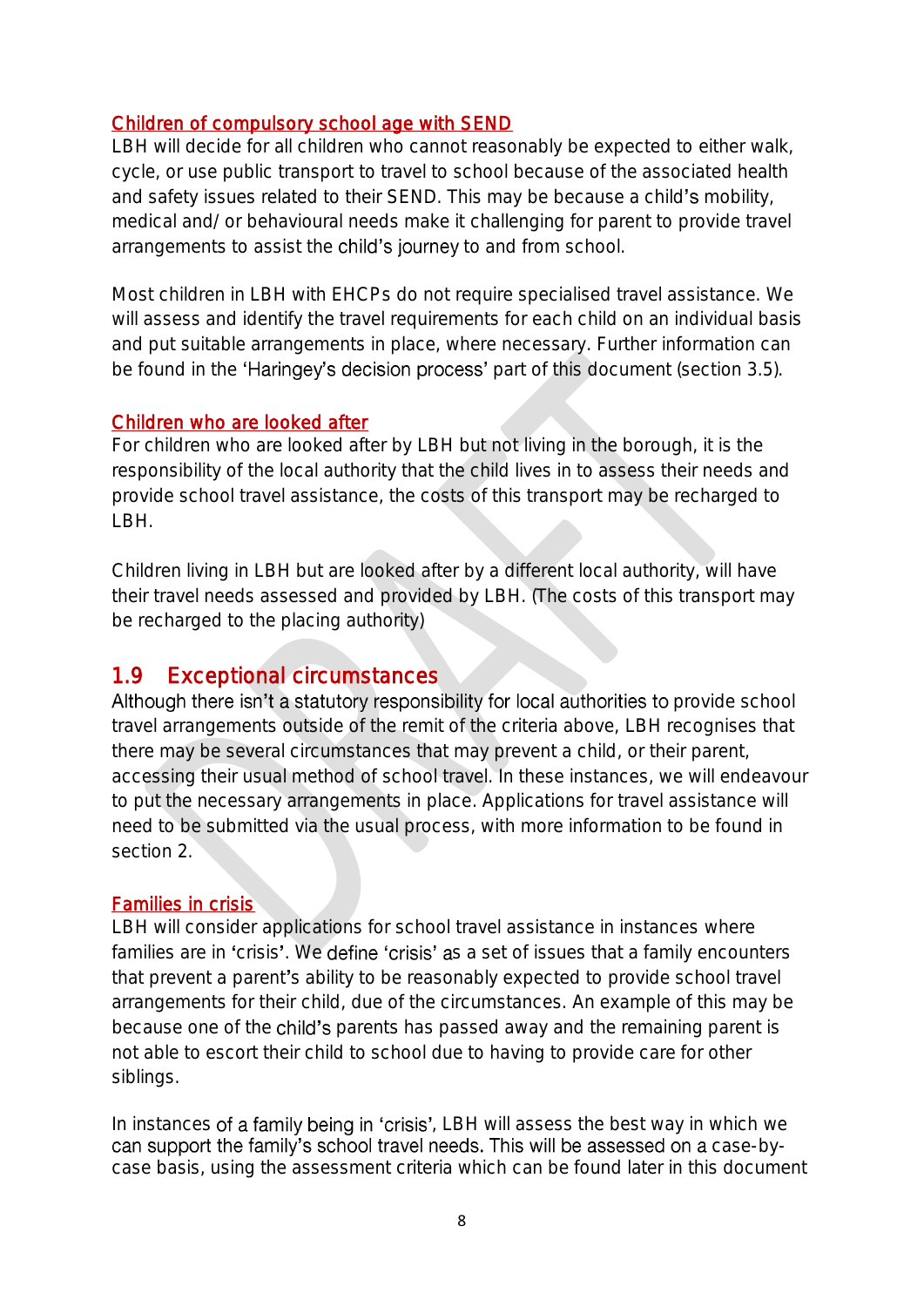We will review the arrangements and the needs of the child on a regular basis, with LBH removing the travel assistance when the child no longer requires support.

#### Temporary medical conditions

LBH will consider applications for school travel assistance if a child has a temporary medical condition that means that they are unable to use the regular for of school travel that they would normally use. In these instances, we will expect parents and carers to have exhausted all other options for school travel, prior to applying.

We will require written evidence from a medical practitioner, such as a doctor, confirming that the child is unable to use the normal method of transportation as a direct result of the medical condition.

The eligibility of this criteria will be assessed outside the parameters of statutory walking distances and if the individual is deemed eligible, the travel arrangements put in place will be based on the specific needs of the child. We will review the arrangements and the needs of the child on a regular basis, with LBH removing the travel assistance when the child no longer requires support<sup>10</sup>.

#### Children with disabled parents or carers

Haringey expects parents or carers to escort or provide the necessary travel arrangements for their children in instances where they are not eligible for assistance from LBF.

This may not be appropriate for all residents within the borough, particularly in cases where a parent has a disability that may restrict their ability to accompany the child to their place of learning. In instances such as this, we will consider applications for travel assistance, even if the child is not eligible by other criteria.

We will require written evidence from a medical practitioner, such as a doctor, confirming that the parent is unable to escort/ provide travel assistance for their child due to their medical condition(s).

The council will use their discretion as to which provisions are put in place, on a case-by-case basis, using the assessment criteria which can be found later in this document (section 3.5).

<sup>&</sup>lt;sup>10</sup> When the medical condition no longer prevents the child from accessing their usual form of school transport.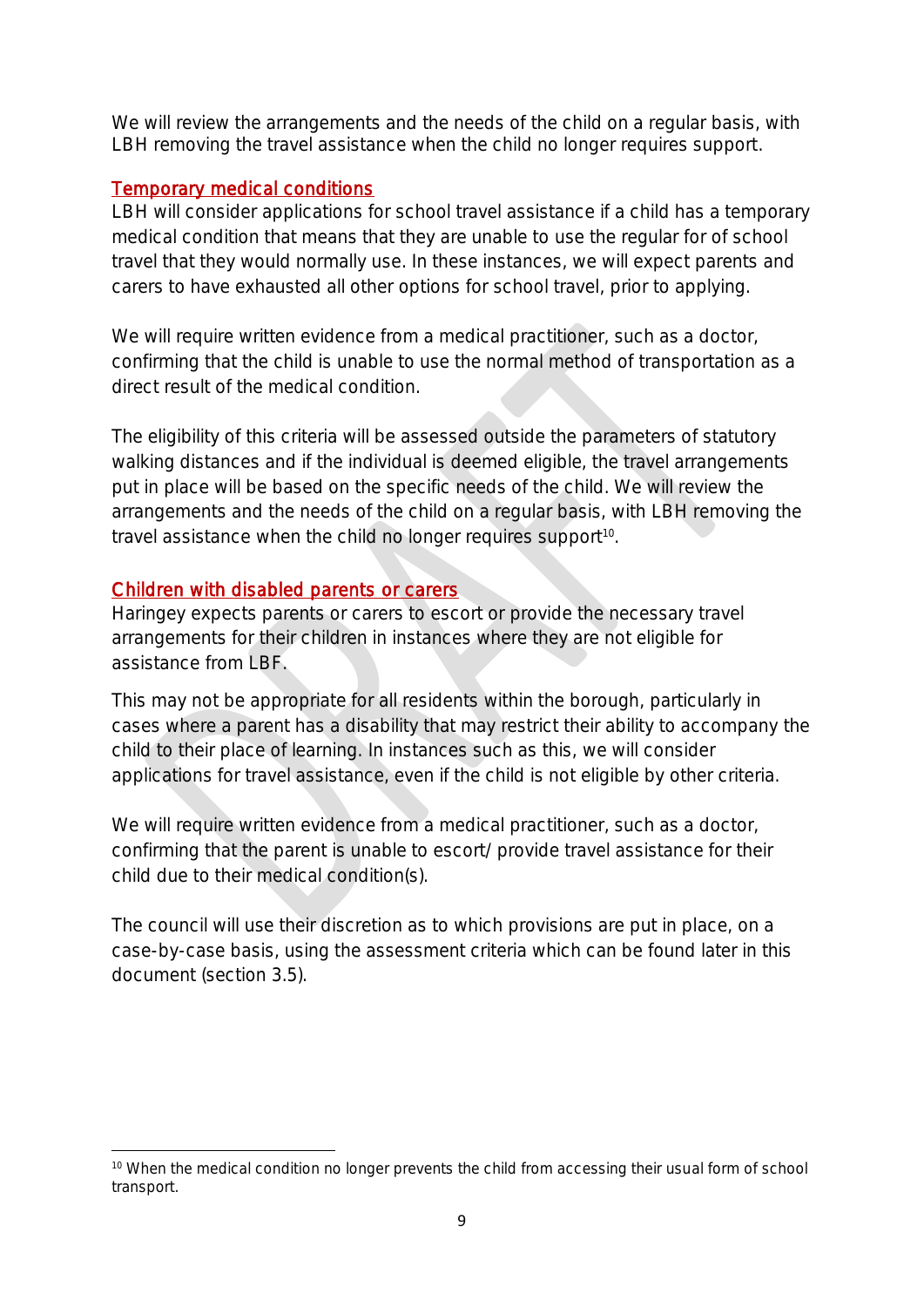# <span id="page-9-0"></span>2. Applications

Applications for school travel assistance can be made via our website: [https://eforms.secure.haringey.gov.uk/ufs/TRANSPORT\\_AND\\_TRAVEL.eb?ebd=0&](https://eforms.secure.haringey.gov.uk/ufs/TRANSPORT_AND_TRAVEL.eb?ebd=0&ebp=10&ebz=1_1636535537036) [ebp=10&ebz=1\\_1636535537036](https://eforms.secure.haringey.gov.uk/ufs/TRANSPORT_AND_TRAVEL.eb?ebd=0&ebp=10&ebz=1_1636535537036)

All applications must be submitted via the website and cannot be made over the telephone or via email. It is essential that applicants<sup>11</sup> include as much information as possible with regards to a child's condition(s) as this will allow us to provide the most suitable travel arrangements to fulfil the child and young person's needs.

If an applicant is unable to complete the application form for whatever reason, they should contact the PTS team (details in section 6) or seek assistance from their school to submit it on their behalf.

Applicants will receive a decision with regards to the outcome of their application in writing.

### <span id="page-9-1"></span>2.1 When is a new application required?

Applicants will need to complete a new application for a child if one of the following applies to them:

- the child/ young person has changed address.
- the child / young person has changed the school they attend.
- the child is moving from nursery school to primary school.
- the child is moving from primary school to secondary school.
- the young person is 16+ and moving to a new school or college or remaining at the same school.

Making a new application will allow LBH to gather the most accurate information and allow us to accommodate the needs of the children and young people more effectively.

### <span id="page-9-2"></span>2.2 Timescale

Although we aim to process applications as quickly as possible, parents and carers should allow up to 30 days<sup>12</sup> from the date of application for a response to their application. After the acceptance of an application, a parent/ carer should allow up to ten working days from receipt of the confirmation for the travel arrangements to be put in place. If an applicant has not received an answer in this timeframe, they should contact the PTS team (details in section 6).

<sup>11</sup> Applicants has been used in this document, as parents, carers, schools or even children can make an application for travel assistance

<sup>&</sup>lt;sup>12</sup> This document uses calendar days- not working days unless stated otherwise.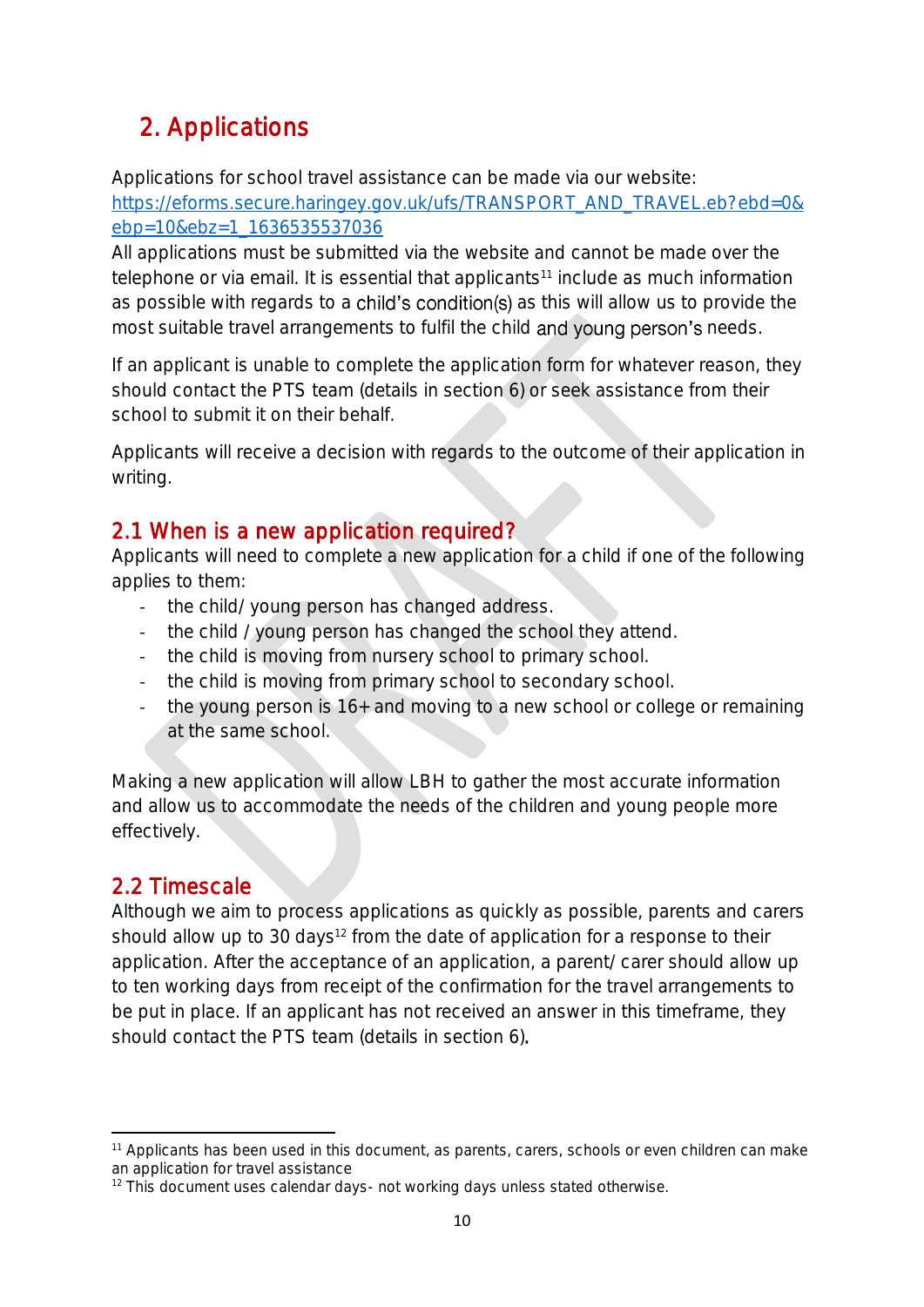To reduce disruption to the service and inform effective planning, LBH are implementing cut off dates for applications. The beginning of the academic year is the most critical time with regards to school travel and we aim to promote continuity in the service we provide the children. Late applications present several issues for the service in several ways, which is why a cut-off date is necessary. These issues include but are not limited to:

- other service users having to be placed on different vehicles to what they have become accustomed to in order to accommodate new children and young people.
- vehicles not being optimised to fulfil the specific needs of the children on board.
- longer journey times due to routes becoming inefficient.
- temporary overcrowding of vehicles until children and young people can be moved/ new vehicles procured.

Cut-off dates will be published well in advance on the LBH's local offer, which is available on our website. We will also correspond with parents and carers in writing via mail/ email informing them of the exact dates.

Late applications may result in a delay in LBF providing travel arrangements for children and young people. We endeavour to process applications as quickly as possible, but it will likely result in travel arrangements not being in place until after the term begins. Until arrangements have been put in place, it is the parent's responsibility to provide travel assistance for their child.

The cut-off dates will not apply in cases where there are exceptional circumstances. For example, the cut-off dates will not apply to anyone whose circumstances change at any time after the published dates 13 .

<sup>&</sup>lt;sup>13</sup> For example, where an EHC plan is finalised and the Local Authority places the child in different school, or where the family moves home.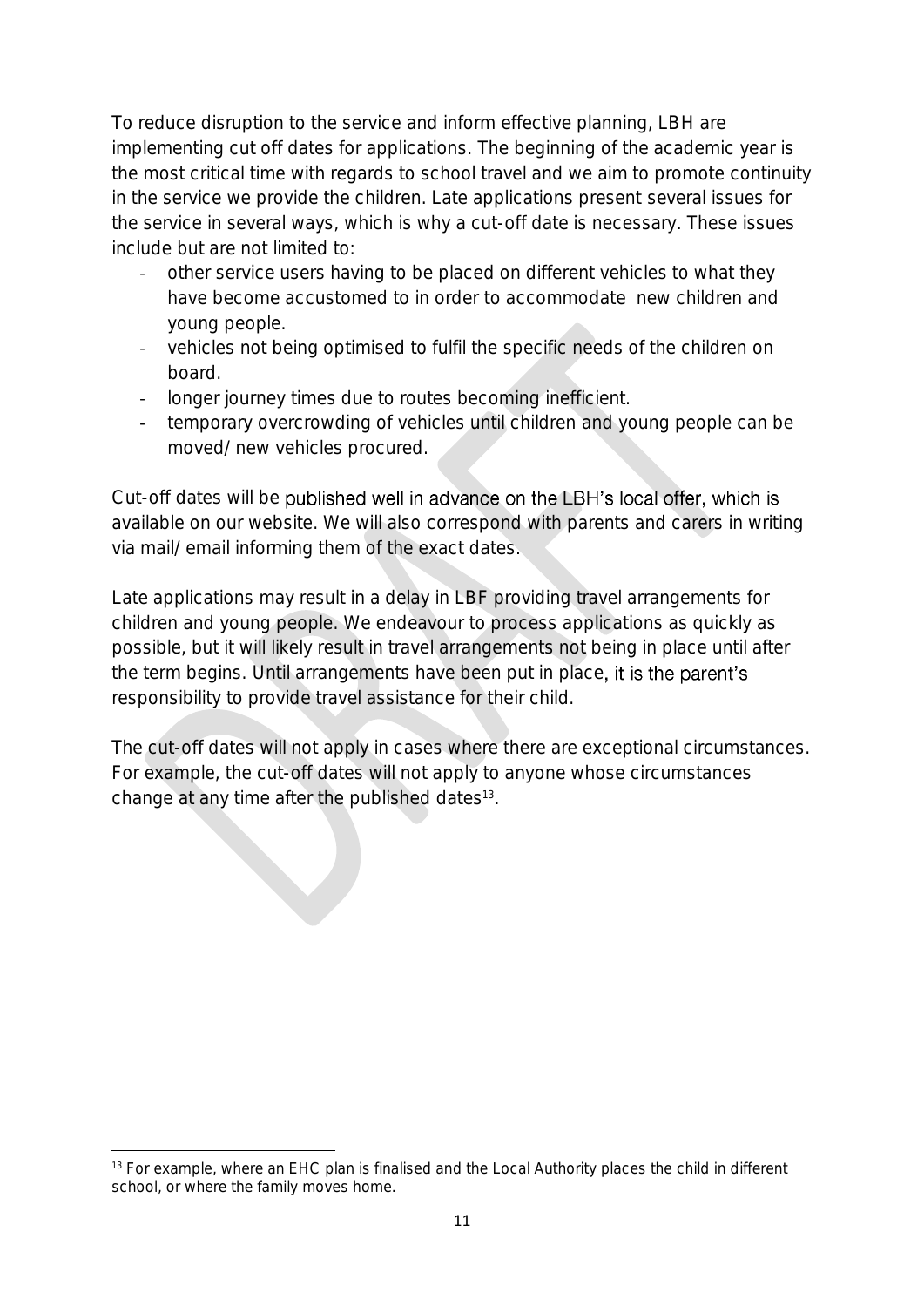# <span id="page-11-0"></span>3. LBH's travel assistance offer

LBH considers public transport as a suitable method of transportation for most children and young people to travel to their education provision. As a resident of a LBH, all children under the age of 16 are entitled to free travel on buses to facilitate this. Where this option may not be suitable for a child/young person, we operate several different schemes to provide support for children and young people to allow them to attend their place of learning. These services can be accessed upon application and only if certain criteria are met (as per section 1.9).

In instances where a child/ young person is not eligible for travel assistance and/or their application has been declined, LBH will expect them to travel to their place of learning (accompanied if necessary) using provisions in place by TfL (more information in 2.2.1).

If a child/ young person's application for school travel assistance is successful, LBH will use its discretion to offer one of three travel options, based on the specific needs of the individual. The options are as follows:

- vehicle transportation- the child/young person will be transported by taxi or bus, most likely with other children and young people attending the same school. More information in section 2.2.2.
- independent or assisted travel training- supported one-to-one or group training designed to equip children with the skills required to travel independently, be it on foot, or by public transport. More information in section 2.2.3.
- personal travel budget (PTB)- a PTB is a payment designed to help parents to make any of the travel arrangements needed to facilitate their child accessing school. More information in section 2.2.4.

It is down to the discretion of LBH to decide which of these options is most suited to the needs of the child, as well as the best use of Haringey's resources. Further information about how Haringey makes their decisions can be found in section 2.3.

### <span id="page-11-1"></span>3.1 Transport for London (TfL) Travel Pass/ Oyster Card

In instances where a child/young person is not eligible for assistance from LBH and/ or, is capable of using and has access to public transport, LBH will expect the offer of travel assistance from Transport for London to provide sufficient support to facilitate a person's transport to school. The current offer allows children and young people of school age, up to the age of 16, free travel on buses and trams<sup>14</sup>. In conjunction with this, TfL offers discounted Tube, TfL Rail and National Rail Services.

<sup>&</sup>lt;sup>14</sup> This is up until the end of the academic year in which the individual turns 16.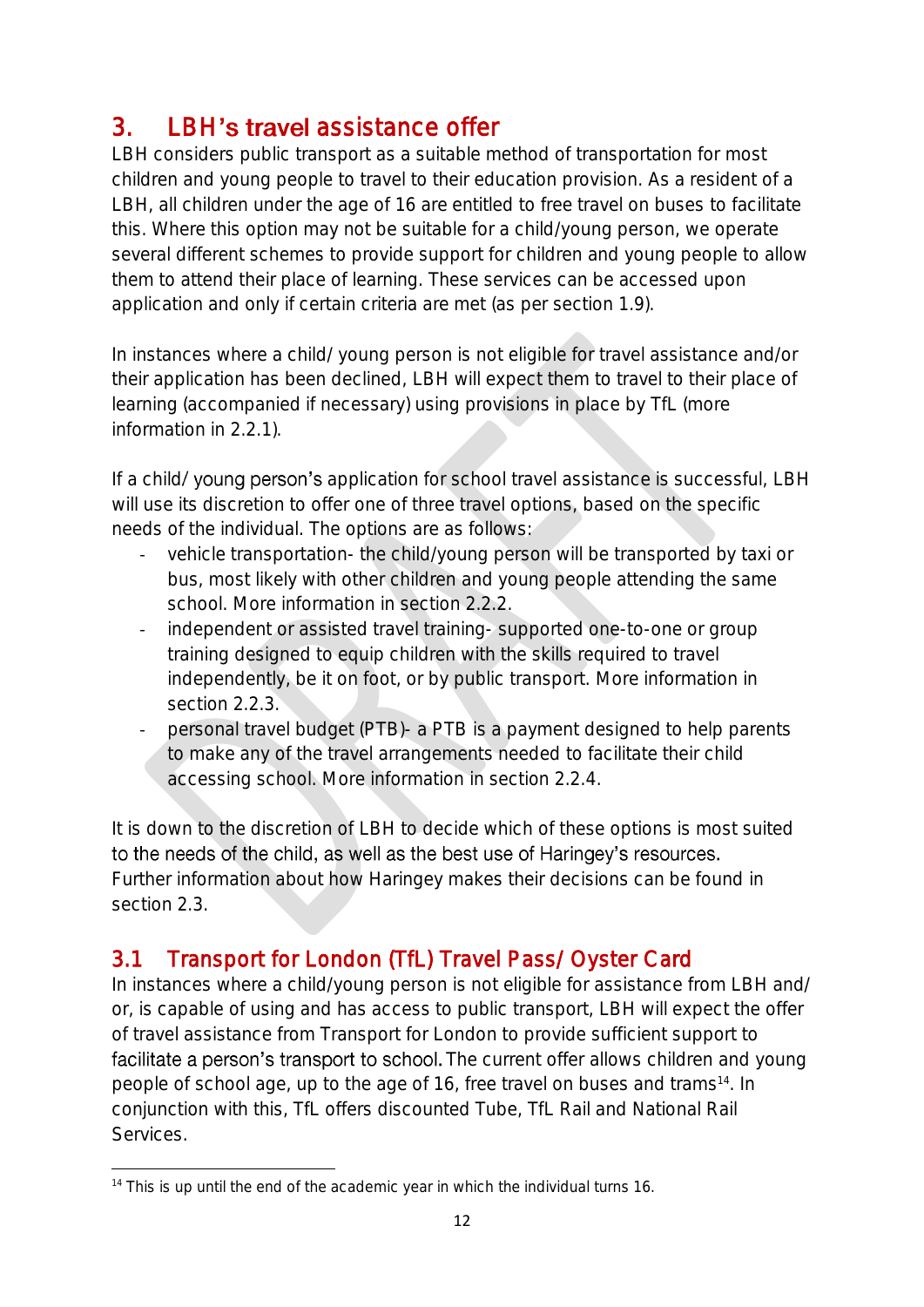Applications or further information regarding travel passes or oyster cards can be accessed through the TfL website [\(www.tfl.gov.uk/\)](http://www.tfl.gov.uk/).

### <span id="page-12-0"></span>3.2 Vehicle transportation

Provisions of travel assistance using taxis or buses will only be granted when it is deemed essential to the child or young person's needs. LBH will provide suitably qualified, registered vehicles from a commercial provider that adhere to the contractual standards that the council have set.

In a bid to reduce congestion and to make best use of council resources, children and young people will mostly travel together on communal bus routes. We will only provide individual private hire vehicles based on the assessed needs of the child or young person.

LBH may also provide vehicular transportation if the child/young person is the only person, or a small number of children and young people, who attend a particular school or placement. This is usually the case when the child/young person attends a school out of the borough.

We will regularly review the duration of vehicle journeys, taking into consideration the route and the individual needs of the passengers on board. Statutory guidance suggests that the maximum each way length of journey for a child of primary school age to be 45 minutes and for secondary school age 75 minutes<sup>15</sup>. This journey time may not be suitable for every young person, for example where they have SEND and/ or has acute medical needs. LBH will assess routes on a case-by-case basis and provide additional travel assistance arrangements where necessary.

#### Pick-up & drop-off points

Children and young people will only be picked up from their home address if it is essential to their individual needs. In all other cases, LBH will inform the parents of a local pick up/ drop-off point. These locations are usually communal areas where we can pick up/ drop-off children and young people. The reasons for using these are:

- to encourage and maintain independent travel for children and young people.
- to reduce the journey times for children/ young people.
- to ensure that the route taken is the most efficient.

We offer two types of pick up & drop off points. They are:

- local pick-up & drop-off points
- home pick-up & drop-off

<sup>&</sup>lt;sup>15</sup> This is dependent on the placement the child attends. For example, if a young person attends a college that is approximately 75 minutes away, it is reasonable that the person may be on a vehicle longer than the statutory guidance, due to variances in traffic etc.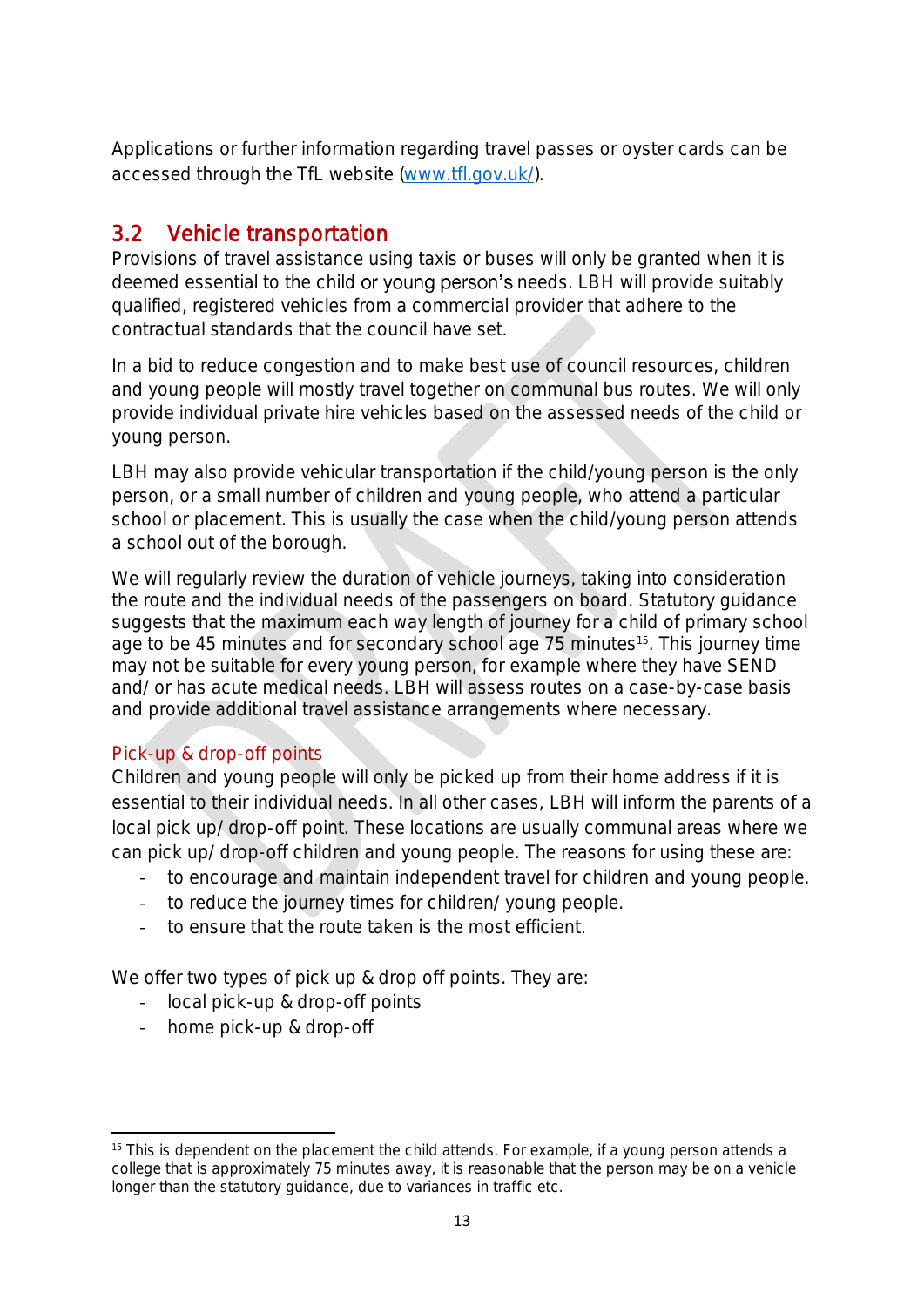#### Local pick-up & drop-off points

This will be a safe and convenient location, close to the child/ young person's home address, within a reasonable walking distance.

When assessing if a child/ young person will access their travel arrangements from a local collection point, LBH will consider both the **child's** and the parent's individual needs. This will include but not exhaustive to:

- the mobility needs of the child.
- the health needs and/ or medical conditions of the child.
- any sensory impairments of a child.
- the personal safety of the child.
- public safety.
- family circumstances.

Local pick-up points will be individually assessed for suitability and will be approved by LBH before they are used. When assessing the suitability of a local pick-up point, we will consider the following:

- if the pick-up/ drop off location is within a suitable distance of the child/young person, s home address.
- if the vehicle can access the area and can effectively allow children and young people to board the safely.
- if the location allows for the child/ young **person's** mobility needs e.g., wheelchair access.
- if the location is an area where there is low traffic/ pedestrian congestion e.g., avoiding busy car parks where possible.
- if the location has suitable shelter in the event of adverse weather conditions.

It is a parent's responsibility to ensure their child's safe passage to and from these locations. We therefore do not consider age a factor in determining whether a child/young person is suitable for local pick-up / drop-off points.

#### Home pick-up & drop-off

Where it is determined to be necessary due to a child/voung person; s needs, LBH can provide pick up and drop offs from their home address.

The parent or a responsible adult must be at the home address at the time that the child/ young person is picked up/ dropped off. We will endeavour to provide the most accurate times but variables such as traffic can affect these.

#### Carers with more than one child on Haringey travel assistance

We will also consider providing home pick up/ drop off where a parent has more than one child on travel provided by LBH. This is to prevent any issues arising from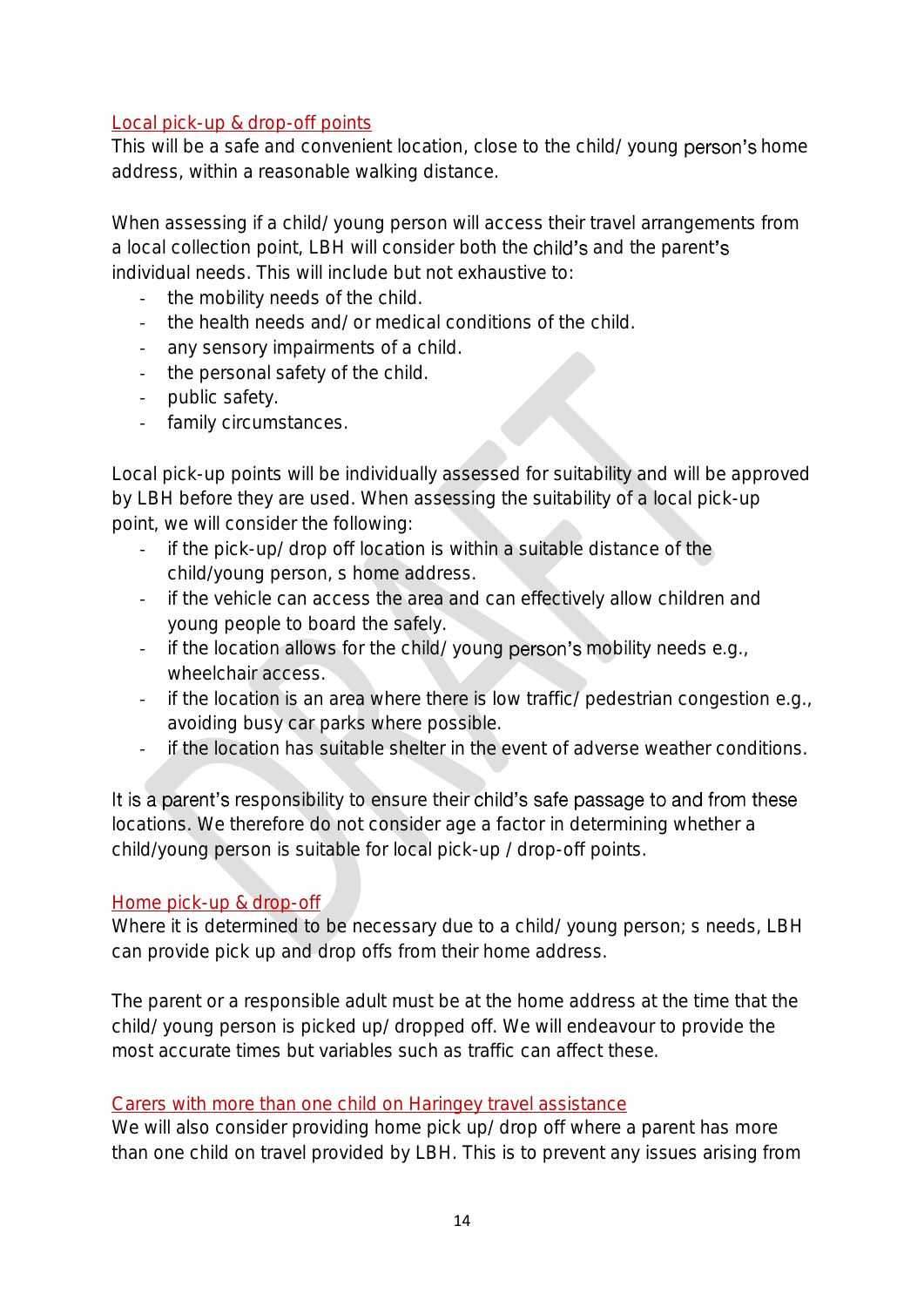parents having to be at certain pick up/ drop off points at logistically challenging times.

#### Pick-up/ drop-off times

Parents will be informed of approximate times that their child is to be picked-up or dropped off by the PTS team. Although we will endeavour to accommodate the individual needs of children and young people, we cannot take parental and family circumstances into account when arranging pick-up and drop-off times. Due to many of the vehicle services we operate being communal, we are unable to provide times based on parental 'preference', as we will not be able to cater for every user's needs at the same time. This would include whether a parent is unable to accompany their child to and from their pick-up & drop-off point due to work commitments.

In instances where parents are taking siblings of their child to the same, or another school, we expect parents to make suitable arrangements to ensure their child is at the collection point in the morning/ a responsible adult is available at the drop-off location in the afternoon.

Exceptional circumstances may exist and if so, we will consider the evidence provided on a case-by-case basis.

#### **Lateness**

If a parent is late in getting their child to the pick-up point or getting them ready, LBH's vehicles will wait a maximum of three minutes after arrival. After this point, the vehicle will move on to the next child that needs to be picked up. This is to ensure the smooth running of the service and to prevent any further delays for other passengers on the route.

If the vehicle has left the pick-up point due to the child/young person being late, it is the responsibility of the parent to make their own travel arrangements to get their child to their place of learning. If the parent is able do this, LBH will be able to recommence arrangements from the afternoon collection from school.

If a LBH vehicle is running late, parents may be able to track the progress of the route by using the 'Missions' app. The App will provide parents with the current geographical location, and they should therefore check the 'Missions' App prior to contacting the PTS team. For more information on the 'Missions' App or how to access it, parents should contact the PTS team.

In instances of severe lateness, we will endeavour to notify the parents by SMS text, email, or by a phone call<sup>16</sup>. It is therefore pivotal that we are kept informed of the

<sup>&</sup>lt;sup>16</sup> This may either be from the PTS office team or the passenger attendant on board the vehicle.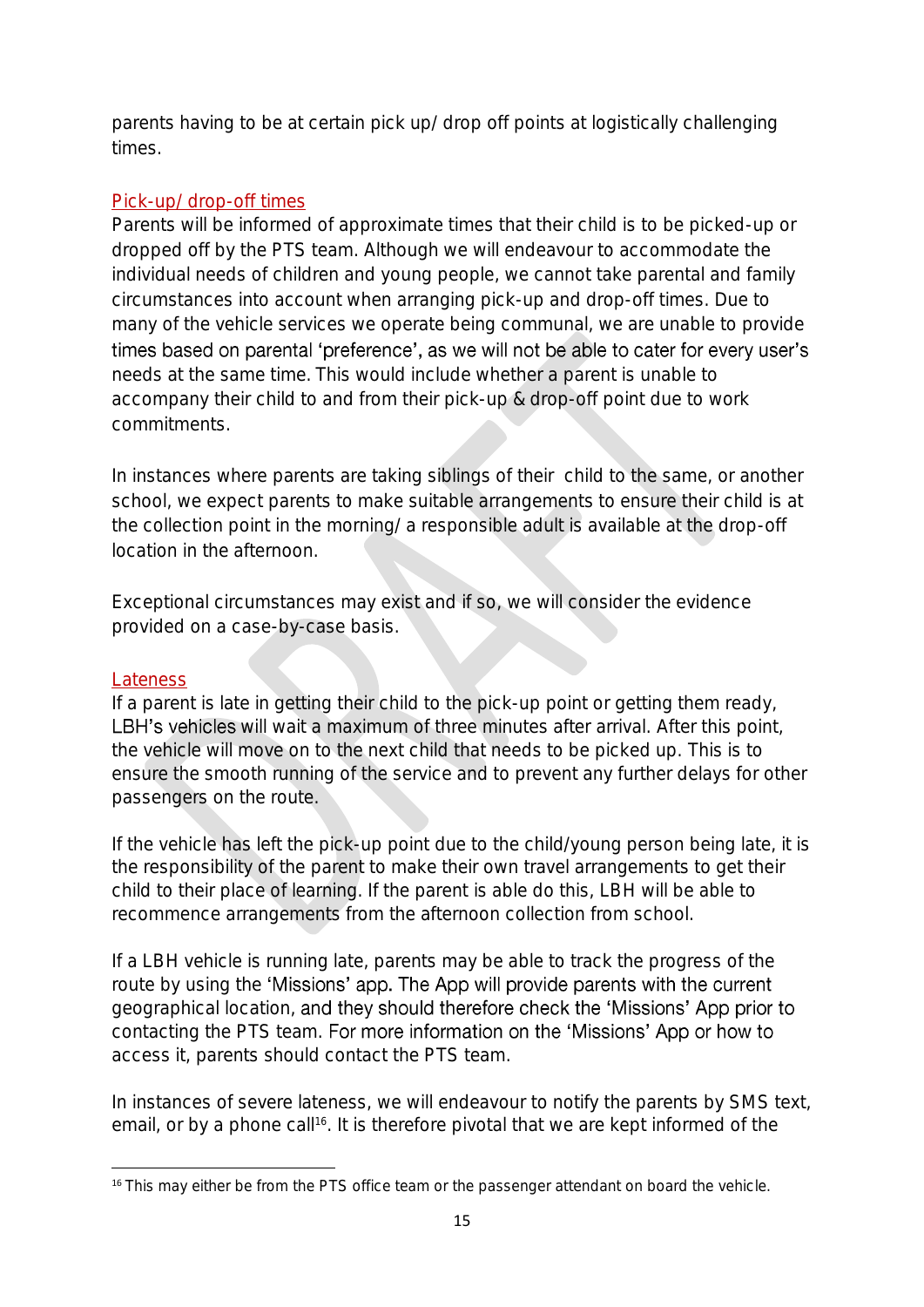latest contact information for parents. We will also endeavour to keep schools appraised of the lateness when this occurs.

#### Passenger assistants/ escorts

Based on the needs of the children on any given vehicle, LBH may provide a passenger assistant (PA)<sup>17</sup> . A PA will only be provided where it is deemed necessary for the safe operation of the vehicle and/ or care of the children and young people on board.

Factors that determine the need for an escort include but are not exhaustive to:

- the age of the child or young person.
- the medical needs of the children and young people.
- the behavioural needs based on a young person's SEND.

The needs of the passengers on board the vehicle will be assessed by a member of the PTS team.

### <span id="page-15-0"></span>3.3 Travel training and travel buddy scheme

LBH may decide to provide assistance in the form of travel training via our travel training and travel buddy scheme. One of our core values is to promote independence for older children and young people, with this form of travel assistance the most effective way to achieve this.

We offer two types of travel training:

- Independent travel training (ITT).
- Assisted travel training (ATT)/ travel buddy scheme.

Independent travel training (ITT) is one-to-one, or group classroom training designed to equip older children and young people who are entitled to school transport with the confidence and skills required to travel independently, be it on foot, or public transport.

Assisted Travel Training (ATT)/ travel buddy scheme is a supported travel training scheme, which involves a travel trainer accompanying the older child/ young person on their journey to school, be it on foot, or public transport. Travel buddies and trainers will work closely with school staff, parents, and children and young people to cater the travel training to the specific needs of the child.

Travel training is not only beneficial for children and young people whilst they are travelling to education, but it can also help them in many other ways. This includes

<sup>&</sup>lt;sup>17</sup> Also referred to as an 'escort'.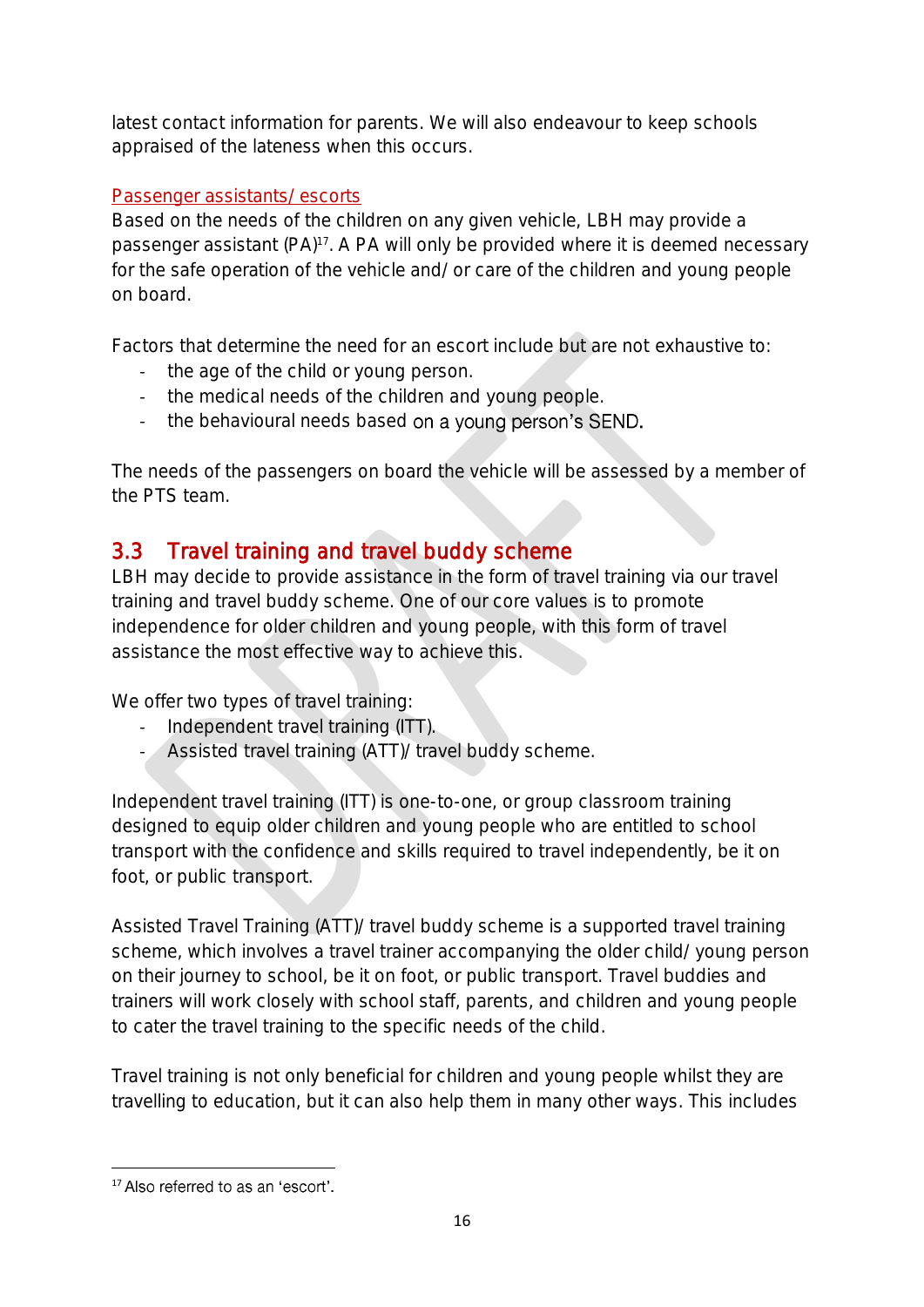such benefits as increased independence, self-esteem, access to social life, social skills, and access to job opportunities.

We aim for older children and young people to have the same trainer throughout their training (except during leave and exceptional circumstances), and the team can offer support afterwards.

All our training programmes are accredited. For an older child/ young person to be declared 'independent', the individual's travel skills are evaluated by one of our assessors. Where the older child/young person displays the necessary skills to travel safely to school independently, they will be accredited with a certificate detailing that they have successfully completed the course.

In instances where an older child/young person doesn't exhibit the necessary skills to be independent, LBH will provide additional training, amending the teaching methods where necessary.

Once a child has been certified as independent, LBH will expect the travel assistance offer from TfL (in section 3.1) to provide sufficient support for the child's journey to and from school.

#### Training delivery

Parents will be involved from the outset, starting with a meeting with the travel assessor who will work with them to tailor the program to their child's needs. A travel trainer will accompany the applicant throughout their whole journey from home to school and vice versa, empowering them to manage every aspect of their journey independently. The program will encompass:

- personal safety.
- children finding their way.
- Green Cross Code.
- road, walking, and bus safety.
- planning a journey.
- using a bus pass and paying a fare.
- using buses, trams, & trains.
- problem solving, such as service cancellations.

The training is delivered one-to-one from a trained 'travel buddy'. Until the older child/ young person is considered capable of completing the route on their own confidently, they will always be accompanied by a travel trainer. There will be regular assessments of progress, which will be shared with the family and school of the child/young person.

Some special schools in the borough offer their own travel training for their pupils. Parents should check with their child's school first before applying to the Passenger Transport Service.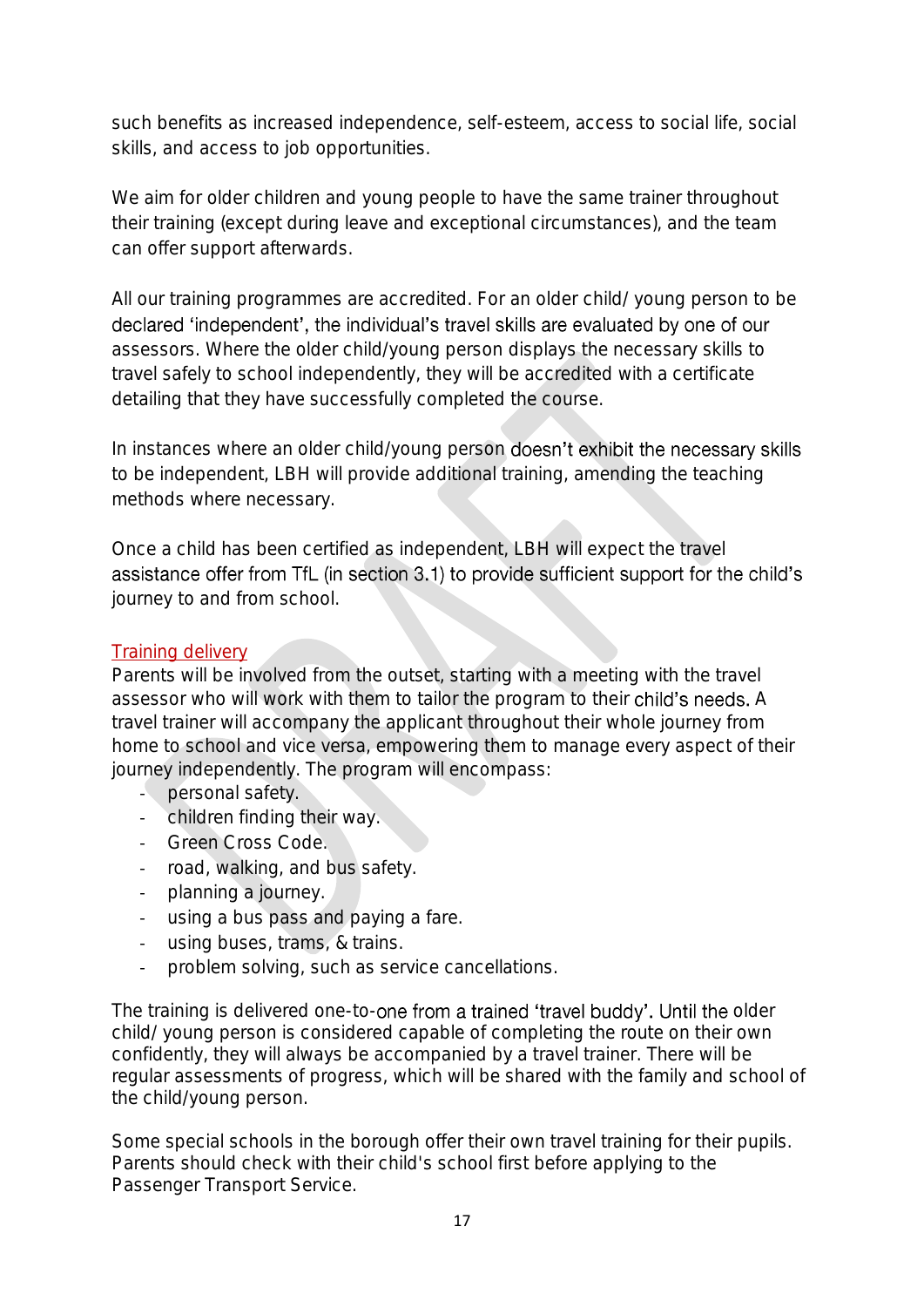#### **Eligibility**

To be considered for travel training a child/young person must have the potential, once trained, to travel to and from school completely independently. Before any training takes place, we will first assess whether the older child/young person is ready for travel training on individual basis. To assess a child/young person's eligibility/ potential to travel independently, LBH will consider:

- the information on an EHCP for the child/young person, if applicable.
- information contained in the application form.
- risk assessments obtained from schools.
- route assessments by a LBH officer.
- information from key workers.

On the days where there is no travel training, for example when a travel trainer is absent due to illness, the learner will continue to use their normal mode of transport to get to school/college. Once the training is completed and the learner becomes independent, they will start to walk or use public transport as trained.

Applications should be made via the usual method, more information in section 2.1.

### <span id="page-17-0"></span>3.4 Personal transport budget (PTB)

A PTB is a payment designed to help parents make any of the arrangements needed to facilitate their child accessing school. Parents can use the budget in any way they wish to ensure the child attends school every day, on time, and ready to learn. Examples of how a PTB may be used include:

- contributing towards covering the costs of running a car.
- purchasing travel passes for the parent and/ or child to use public transport.
- paying for travel arrangements for an older sibling, thus allowing the parent to accompany the younger child to school<sup>18</sup>;
- paying for childcare arrangements for a younger sibling, whilst the parent takes the older sibling to school.
- paying a PA to accompany the child to school on public transport i.e., a travel buddy.
- arrange shared travel, such as a car or taxi, sharing with another family.
- purchasing bikes for children and support climate change initiatives.

If a parent/carer chooses to receive a PTB, LBH will consider their duty of providing school travel arrangements for eligible children and young people fulfilled and will provide no further assistance.

PTBs are granted at the discretion of the local authority, where it is cost effective for the authority to do so. There is no automatic right to receive a PTB, in place of

<sup>&</sup>lt;sup>18</sup> This should be considered particularly in cases for children with SEND, with this parent taking the child with SEND themselves.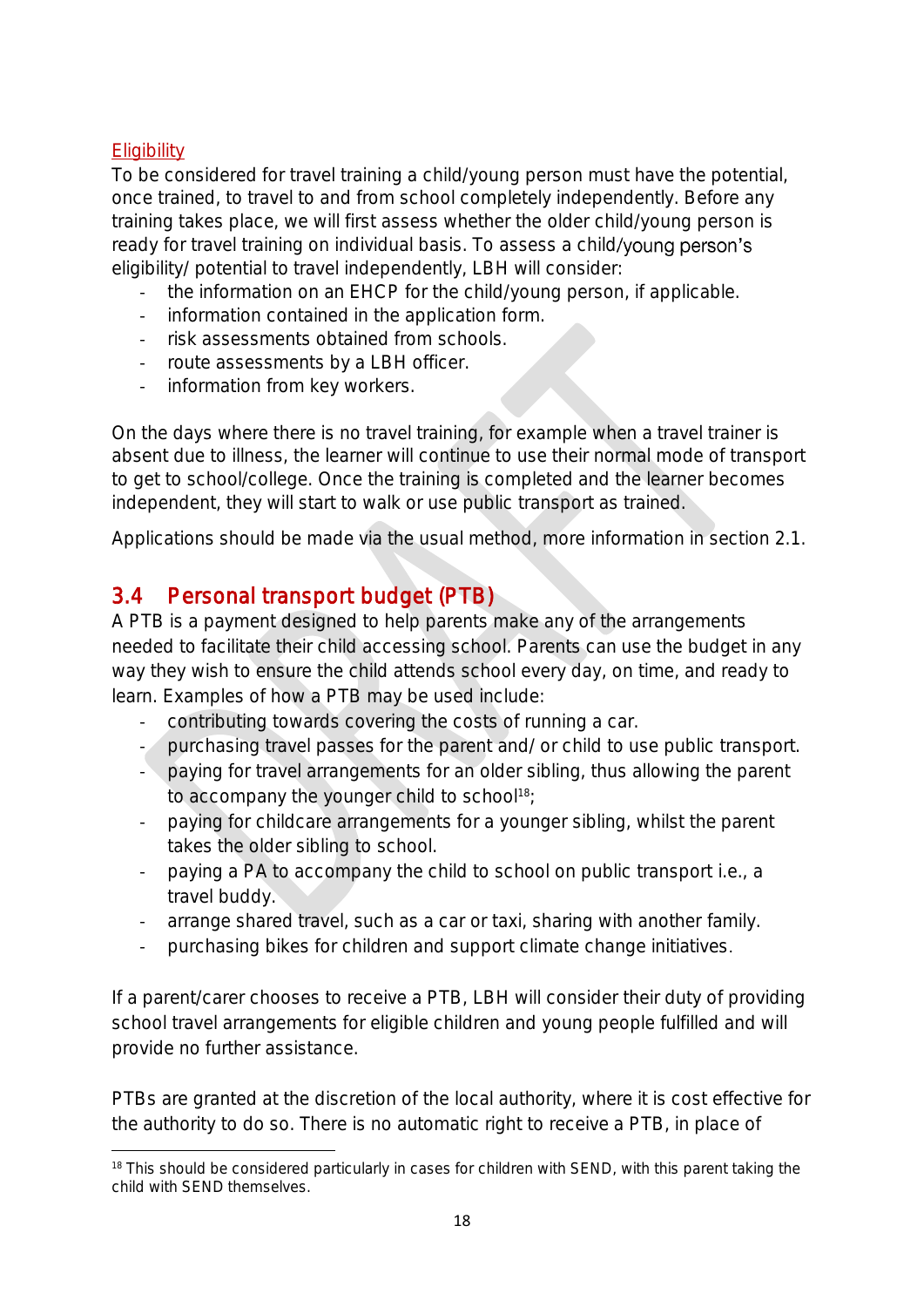alternative transport assistance, which may have been offered. We reserve the right to withdraw the PTB at any time. If we were to withdraw this support, LBH will provide alternative forms of travel assistance<sup>19</sup>.

To receive a PTB, applicants must apply through the usual application form and contact PTS (details on how can be found in section 6) to state their preference for a PTB. Children must comply with the eligibility criteria detailed within this policy (more information in section 1.8) to entitled to a PTB.

The value of a PTB is dependent on numerous factors, which will be considered when determining the amount of financial support each child is entitled to. These include but are not limited to:

- the distance from the child/young person's home address and school.
- the duration of the journey from the child/young person's home address and  $school<sup>20</sup>$ ;
- school schedule i.e., the number of days the child/young person attends school.
- reasonable methods of travel (i.e., walking, bus, tram, or train) based on the child's needs, and the expense associated with them.
- passenger assistant costs to act as a 'travel buddy' or trainer<sup>21</sup>. LBH will pay the 'London Living Wage' for this cost, for the duration of the journey only.
- fuel costs.

#### Formula for PTB value:

(Journey time x PA cost per hour + journey cost) x journeys per day x number of days attending school per week x number of weeks per academic year = PTB value

Appendix A (on page 38) displays a diagram demonstrating an example of how a PTB is calculated.

When a parent has more than one child who are eligible for a PTB, they may be entitled to receive a PTB for each child. The values of each PTB will be determined by the above criteria, however the budget paid for the first child will also be considered when determining the value for subsequent children and young people.

PTBs are paid over the academic year (in arrears on a monthly basis unless other arrangements have been made). As a part of receiving a PTB, a child/young

<sup>&</sup>lt;sup>19</sup> Unless there are exceptional circumstances, such as those outlined in the Ceasing/ withdrawal of travel assistance (section 3.7).

<sup>&</sup>lt;sup>20</sup> Journey times will be calculated using Google Maps, taking into consideration traffic or public transport variances for the time of day that a child travels.

<sup>21</sup> Parents may be considered to undertake this role.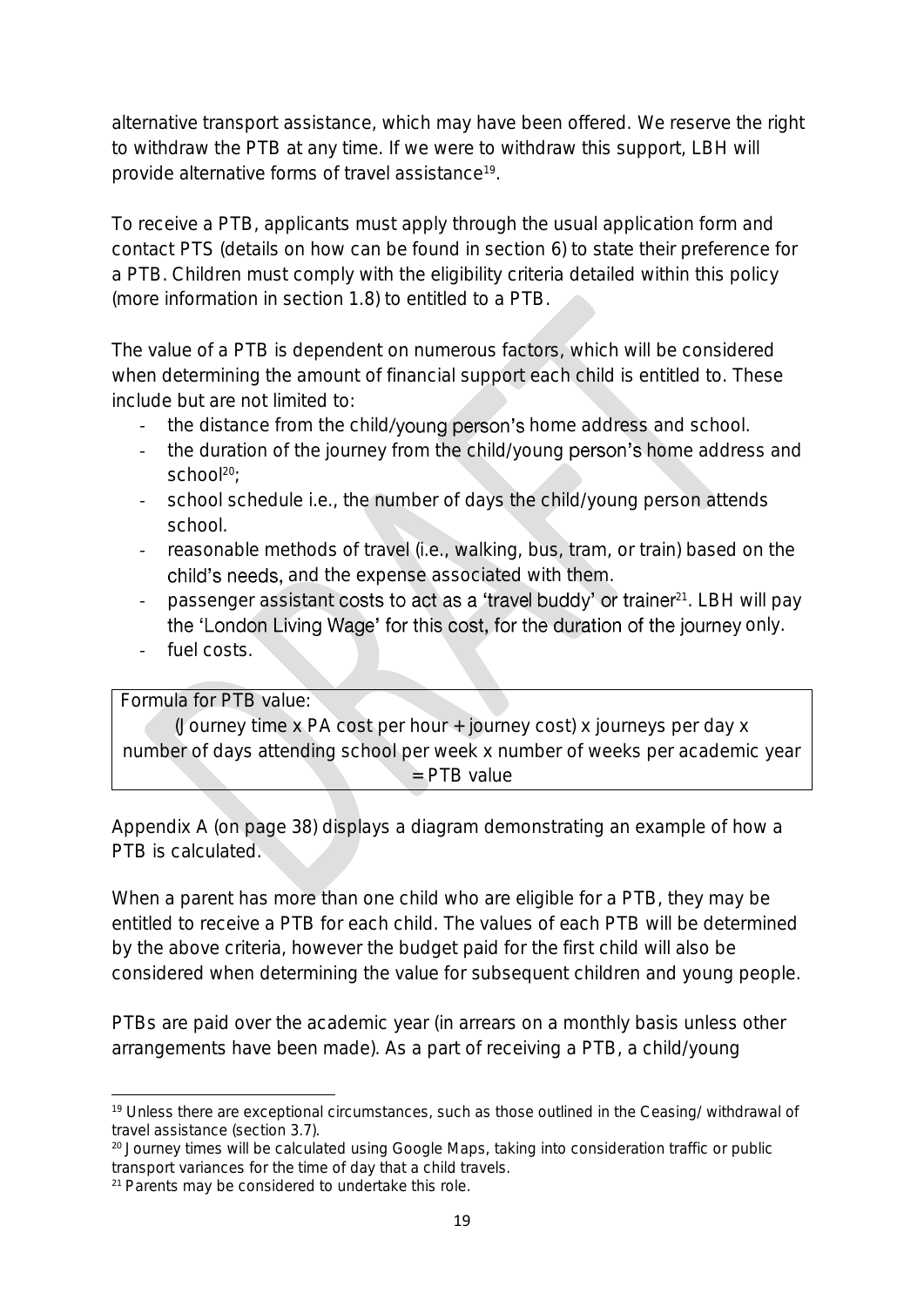person's attendance record at school will be monitored and reviewed. Payments that have been made for days that they are absent will be deducted from the following month's PTB payment. If a child's attendance drops below an acceptable level without a suitable reason<sup>22</sup>, LBH may decide to withdraw the PTB. We determine that the statutory expectation of 95% attendance to be acceptable.

If a child/young person is in receipt of a PTB and their parent believes it is no longer suitable, or not of sufficient value to fulfil their needs, they must notify LBH in writing (details can be found section 6 of this document). We will require supporting evidence as to why the PTB is no longer suitable, or of sufficient value for the parent to provide travel arrangements for the child. The case will be reviewed by a senior officer of the PTS team, who will consider:

- LBH's decision making process (outlined in section 3.5 of this document).
- the factors such as distance and journey times etc. as outlined in this section of the document (section 3.4),
- the supporting evidence supplied by the parent.

Parents should allow for 30 calendar days to receive a response in writing. During this time, it is the parent's responsibility to provide travel arrangements for their child. If LBH determine that the parent's explanation is valid, we may:

- provide an alternative form of travel assistance, with arrangements commencing after the payment period for the most recent PTB instalment.
- increase the value of the PTB accordingly, with adjustments being made from the date of the confirmation email.

Parents who are not satisfied with the outcome of this review of their PTB should follow the procedure outlined in the Appeals section (4) of this document.

#### Mileage claim

In instances where a parent/carer can provide their own travel arrangements by vehicle, they may be eligible to claim mileage. The child/young person will have to be eligible to receive travel support as per the criteria in section 1.8).

Formula for mileage: (Miles per journey x average vehicle miles per litre x fuel cost per litre) x number of days attending school per month = Mileage claim value

<sup>&</sup>lt;sup>22</sup> LBH will correspond with schools and parents to determine what is an 'acceptable level', based on the individual needs of the child. We will only consider unauthorised absences when determining acceptable levels of attendance.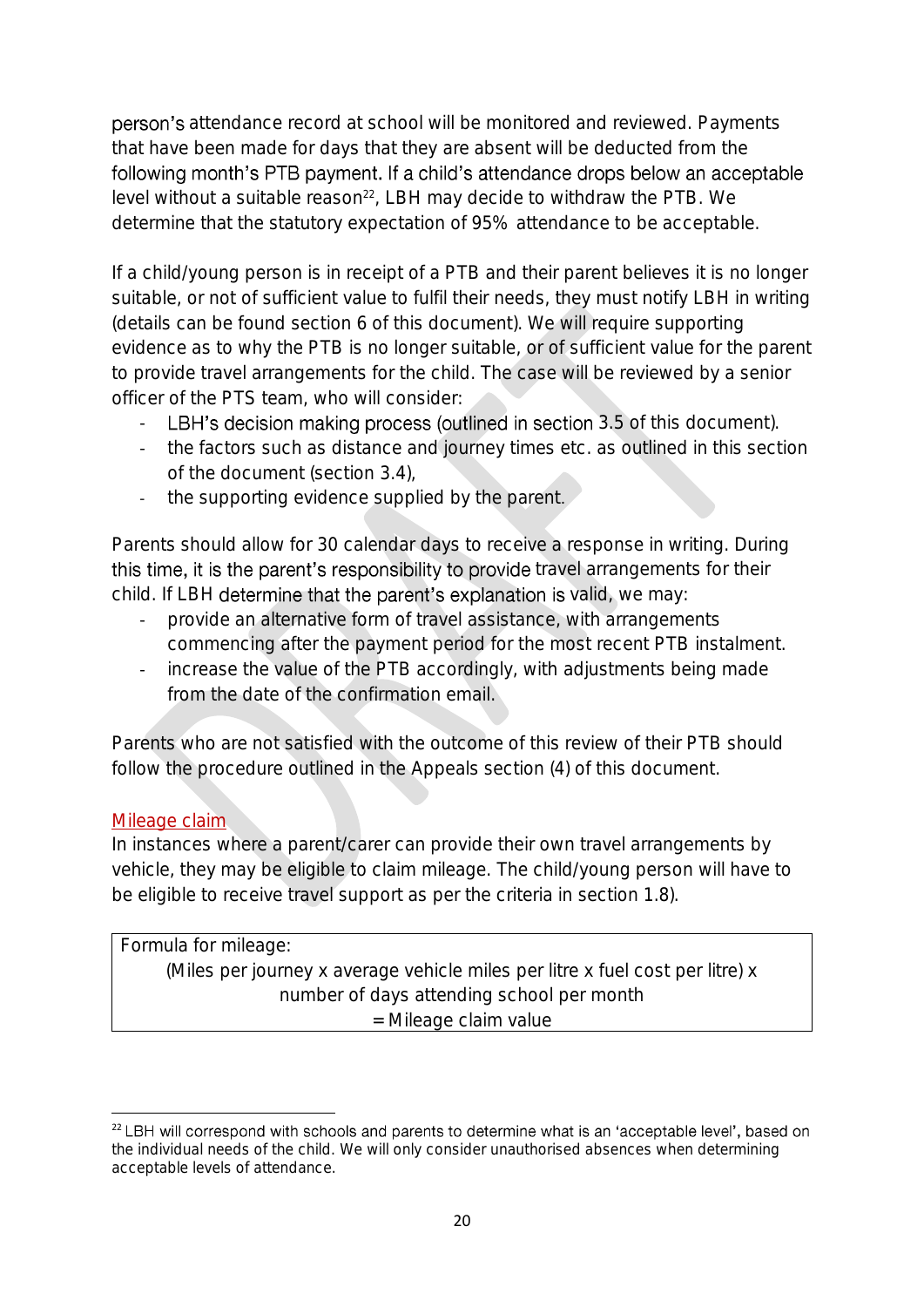### <span id="page-20-0"></span>3.5 Haringey's decision process

After receiving an application, an assessment will be made as to whether the child/young person is eligible to receive travel assistance from LBH, as per the 'Eligibility Criteria' section 1.8 above. All decisions will take governmental statutory guidance and legislation into consideration.

Once a child/young person is deemed to be eligible, LBH will determine the type of travel assistance that we will provide. We will consider evidence regarding, but not limited to:

- the specific needs of the child/young person, particularly in instances where they have SEND.
- whether the child/young person is attending the nearest suitable educational establishment that fulfils their needs.
- whether there is a family member/carer who is able to transport or accompany the child/young person.
- the distance from home to school.
- the complexity of the journey from home to school.
- if the child/ young person can become an independent traveller.
- the best use of Haringey's resources.

To ascertain all of this information, we rely on a number of sources. These include:

- the information within a child/young person's EHCP, if applicable.
- information contained in the application form.
- risk assessments obtained from schools.
- route assessments by a PTS officer.
- information from passenger attendant/ escorts.
- information from key workers.

As such, it is essential that information about a child/ young person's medical needs, ways of communicating with people, particular likes and dislikes or fears (such as loud noises etc.) are included in their application.

As an example, a particular child is a wheelchair user. As a result of being informed of this, LBH can plan to put provisions in place that reduce the impact of this on the child's journey. If the child is receiving travel training, we will take this information into account to ensure the public transport routes they use are accessible.

A diagram of the decision process can be seen in Appendix B (on page 39).

### <span id="page-20-1"></span>3.6 Travel assistance reviews

LBH reserves the right to review the type of travel assistance that a child/young person receives. Typically, this will be assessed annually but there are some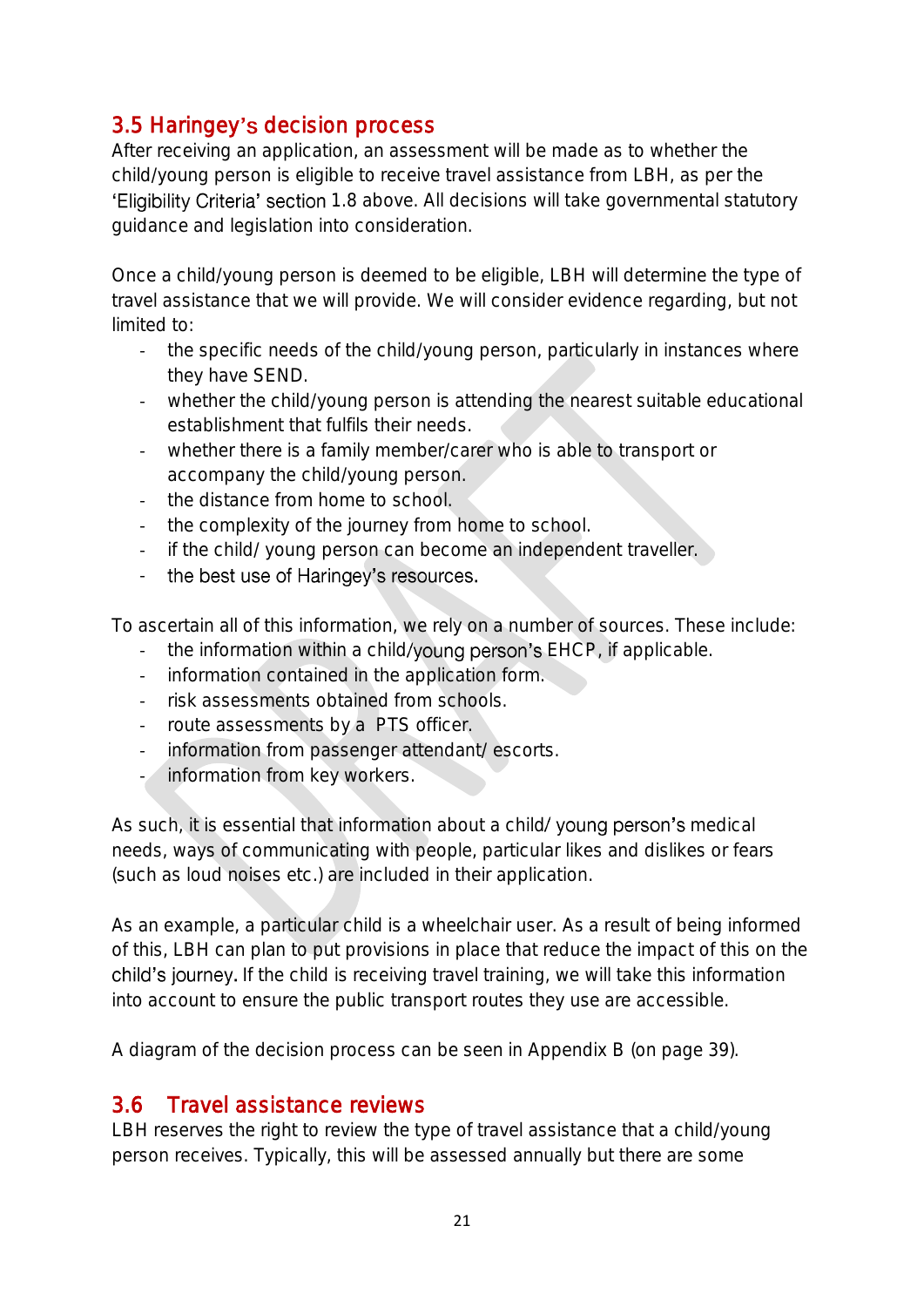circumstances that may result in transport arrangements being reviewed. These include but not exhaustive to:

- a child/young person transitioning from one school to another (nursery to primary, primary to secondary and after the child or young person is over 16 years old).
- a child/young person's home address changing.
- a change in the child/young person's needs.
- an incident occurring on the current travel arrangements<sup>23</sup>, necessitating the need for a change in the type of travel assistance provided.

In all the above examples, it is the parent or carer's responsibility to re-apply for transport and/or notify LBH of the change in circumstances. Failure to inform the PTS team of any changes may cause delays with the provision of transport for the child/young person being put in place, or potentially withdrawn.

The results of a review will be implemented at a convenient time of the academic year, such as the beginning of the school term. In instances where a child/young person is moving home, the new arrangements will be made as soon as reasonably practicable.

### <span id="page-21-0"></span>3.7 Ceasing/ withdrawal of travel assistance

Outside of the outcome of a review, there may be various reasons why a child/young person's travel provisions may be withdrawn. These reasons may include but are not restricted to:

- if it is proven that travel assistance was obtained on the basis of fraudulent or misleading information.
- a child/ young person's behaviour is in contradiction to the behavioural standards (more information can be found in section 5.1 of this document) and is so severe that travel arrangements are withdrawn. This is assessed on an individual basis, taking into consideration the specific behaviours a child's SEND.

### <span id="page-21-1"></span>3.8 Transport times

LBH will provide travel assistance to and from school at the beginning and end of each day. This will be at 'regular' school times, as determined by the school schedule. This ensures that we; as the local authority, will have the necessary resources available at the specific times that travel assistance are required. LBH appreciates that a child/ young person's educational programme may differ to 'conventional' school timetables, especially in the case of children and young people with SEND. In exceptional circumstances, we will put provisions in place. An

<sup>&</sup>lt;sup>23</sup> Such as an incident that that has led to a temporary suspension from transport.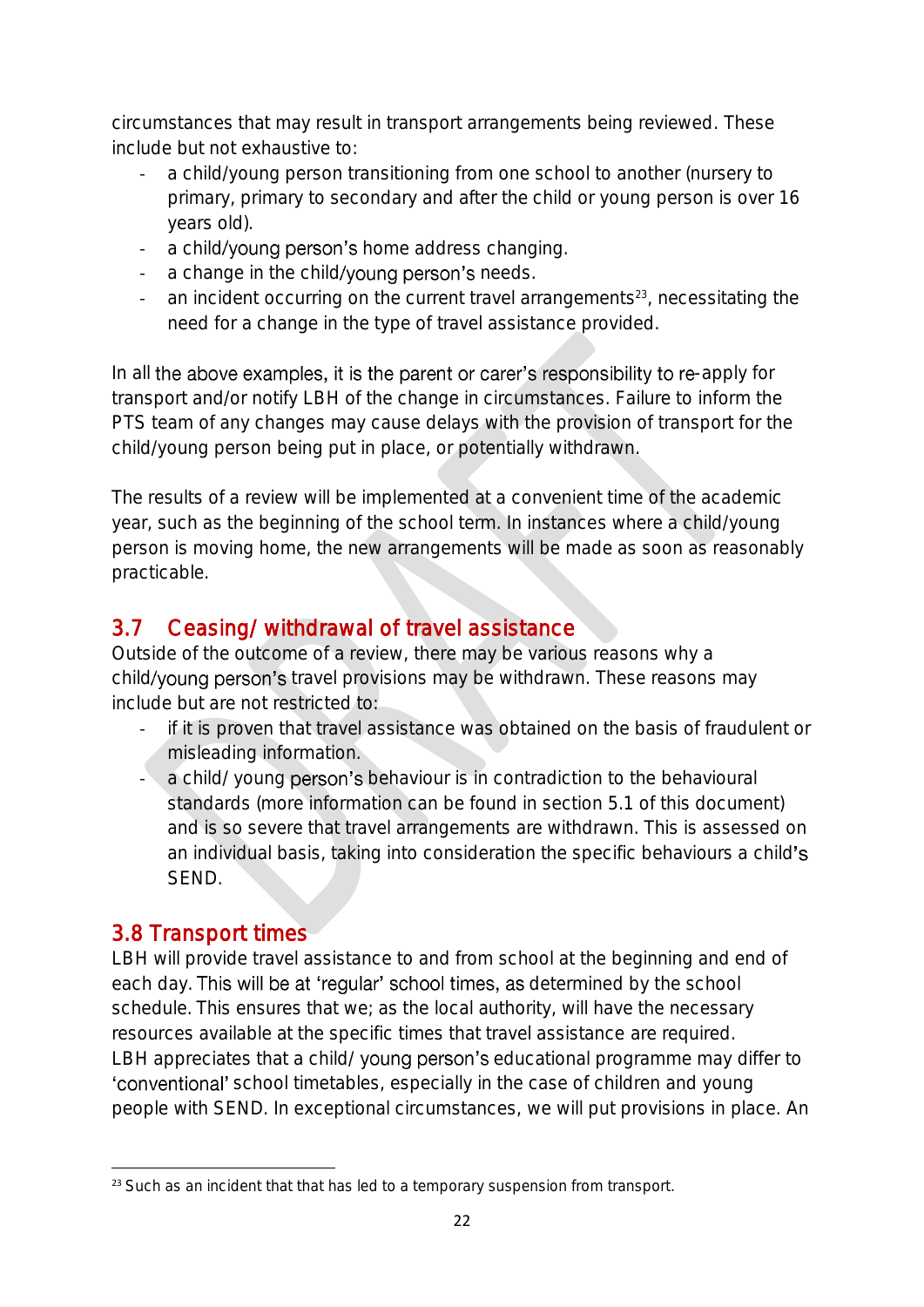example of one of these circumstances would be if a differing timetable were to be named as part of a child/young person's EHCP.

Prior to LBH providing of travel assistance for a child/young person, we will inform parents of the schedule around which those arrangements will be made. For example, a child/young person will be given travel assistance in the mornings only if finish school earlier than the 'regular' school closing time.

#### Breakfast/ after school clubs

LBH do not provide travel arrangements outside of regular school times and do not provide transport for non-statutory school activities, such as breakfast clubs. In these circumstances, it remains the parent/carer's responsibility<sup>24</sup> to provide travel assistance for their child.

There are various reasons why travel assistance isn't provided outside of the 'regular' school times. These include but are not exhaustive to:

- a PA being allocated to the route and this resource not being able to accommodate the different times.
- a child/young person being allocated to a route with other passengers who do not attend the same club.
- breakfast/ after school clubs not being at the same location as the school.
- club times being inconsistent e.g., a club finishing at 4pm one day and 5pm the next.

LBH will only consider providing travel arrangements for breakfast/ after school clubs where it is logistically viable. An example of this would be where all the children who are allocated to a particular vehicle, all attend the same after school club, and the travel providers and PA are able to accommodate the change in times. It is down to the discretion of LBH whether we will provide travel assistance for breakfast/ after school clubs.

#### Residential schools

Where a child/young person is attending a residential school, LBH will only provide travel assistance:

- at the beginning of the week.
- at the end of the week.
- at the start of half term/ term
- at the end of half term/ term
- in cases of emergency, with what constitutes an 'emergency' being at the discretion of LBH.

<sup>&</sup>lt;sup>24</sup> In some instances, schools provide their own transport for these activities. Parents should check with their school prior to contacting LBH regarding this.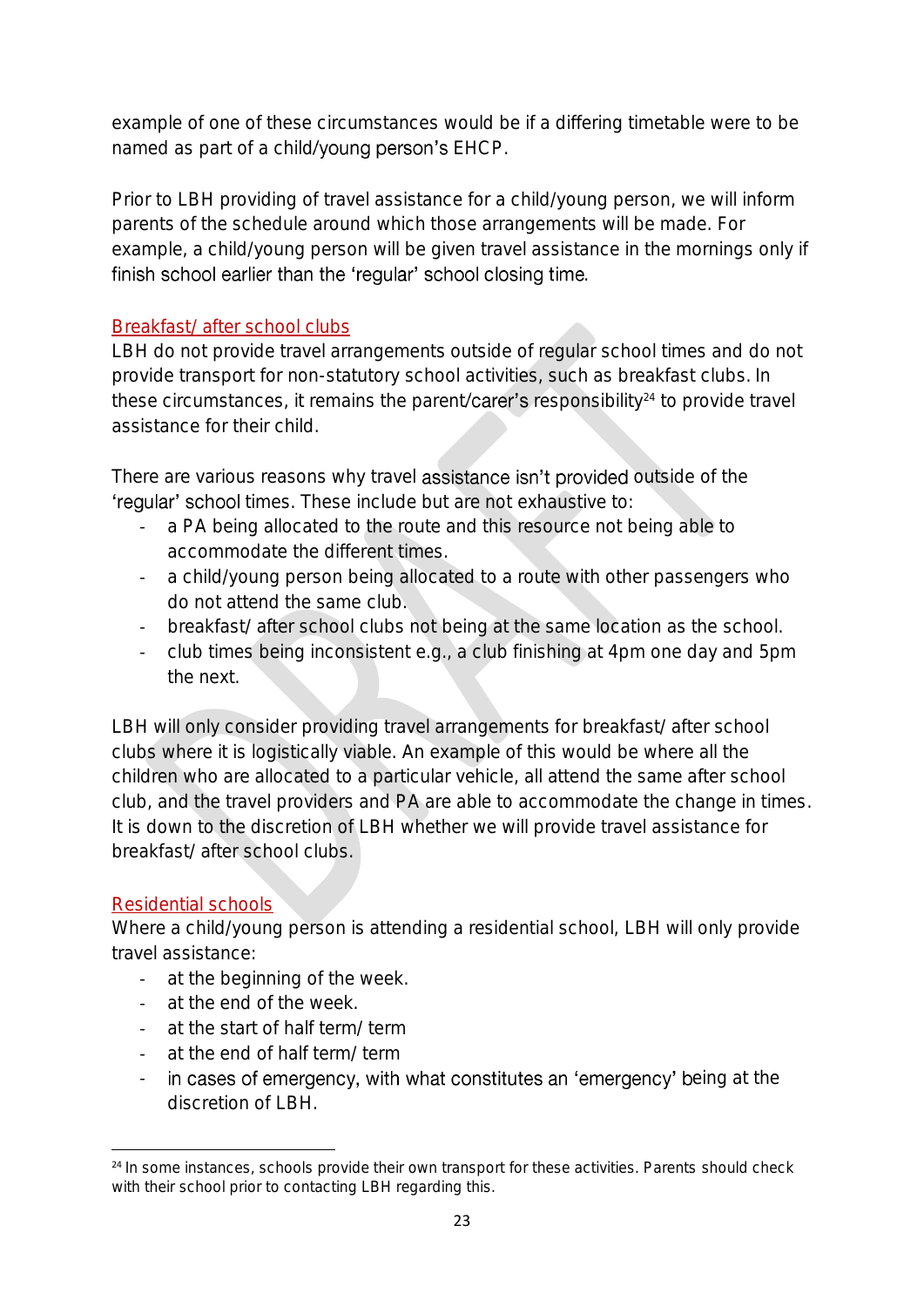We will not provide travel arrangements for parents, carers or families to visit the school. If parents/carers wish to visit (including the first day of school), they must make their own arrangements or contact the school.

#### Additional journeys

LBH's transport providers are only permitted to provide travel assistance for children in the following instances, unless authorised by an officer in the PTS team:

- a journey from a child's designated pick-up point to their school.
- a journey from a child's school to their designated drop off point.
- on journeys as per the child's school schedule, as agreed by LBH.

We will not provide travel arrangements for:

- school trips.
- medical appointments.
- work experience or work placements.
- early collections from school due to a child/ young person's illness.
- visits to other school locations away from the pre-agreed school placement location.
- sports facilities.

Where pupils have more than one address, home to school travel assistance will be provided to and from the residence where the pupil is habitually and normally resident.

### <span id="page-23-0"></span>3.9 Statutory walking distances

To promote the travel arrangement ideals of the LBH, children will be expected to walk; where possible, if their residence is within the following distances from their school:

- 2 miles for children under the age of 8 years old.
- 3 miles for children or young people over the age of 8 years old.

In summary, any child living a distance further than the above will have school travel assistance provided by LBH, providing that the eligibility criteria are met.

#### How do we measure distance?

The distance is measured using online mapping tools, which measure the actual distance travelled (not a straight line or 'as the crow flies'). This will account for a 'reasonable' and 'suitable' route that the child/young person could take to travel to school.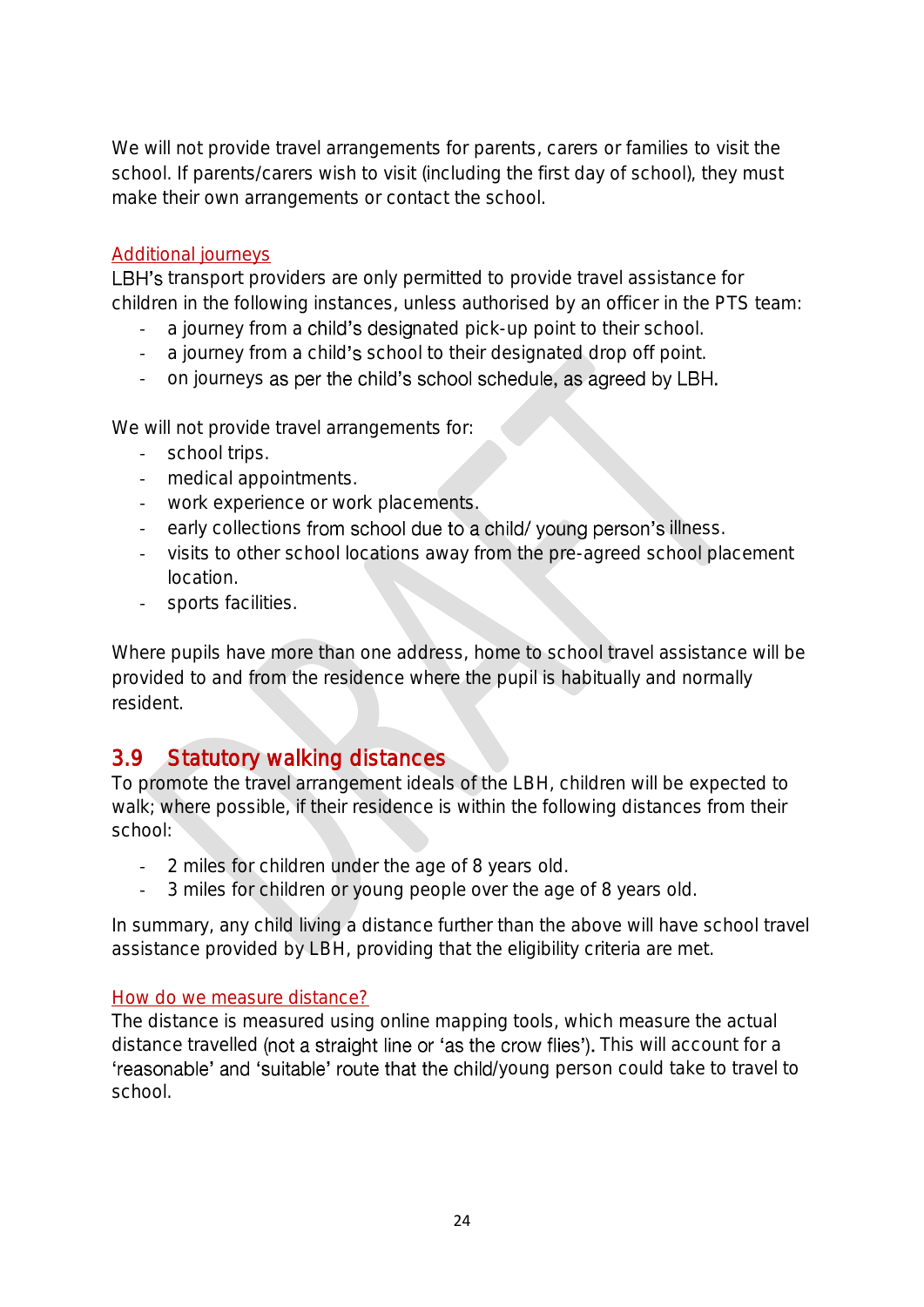#### Children with SEND

Statutory guidance dictates that statutory walking distances should not be considered when assessing the transport needs of children and young people eligible due to SEND.

LBH therefore do not consider this when determining the outcome of applications involving a child/young person with SEND.

### <span id="page-24-0"></span>3.10 What to do if a child/young person's arrangements aren't suitable?

If a parent/carer feels that the arrangements for their children are not suitable, they should email PTS at [school.transport@haringey.gov.uk;](mailto:school.transport@haringey.gov.uk) stating the reasons that they are not suitable and provide any supporting evidence for this..

They can also follow the 'Appeals' procedure outline in section 4.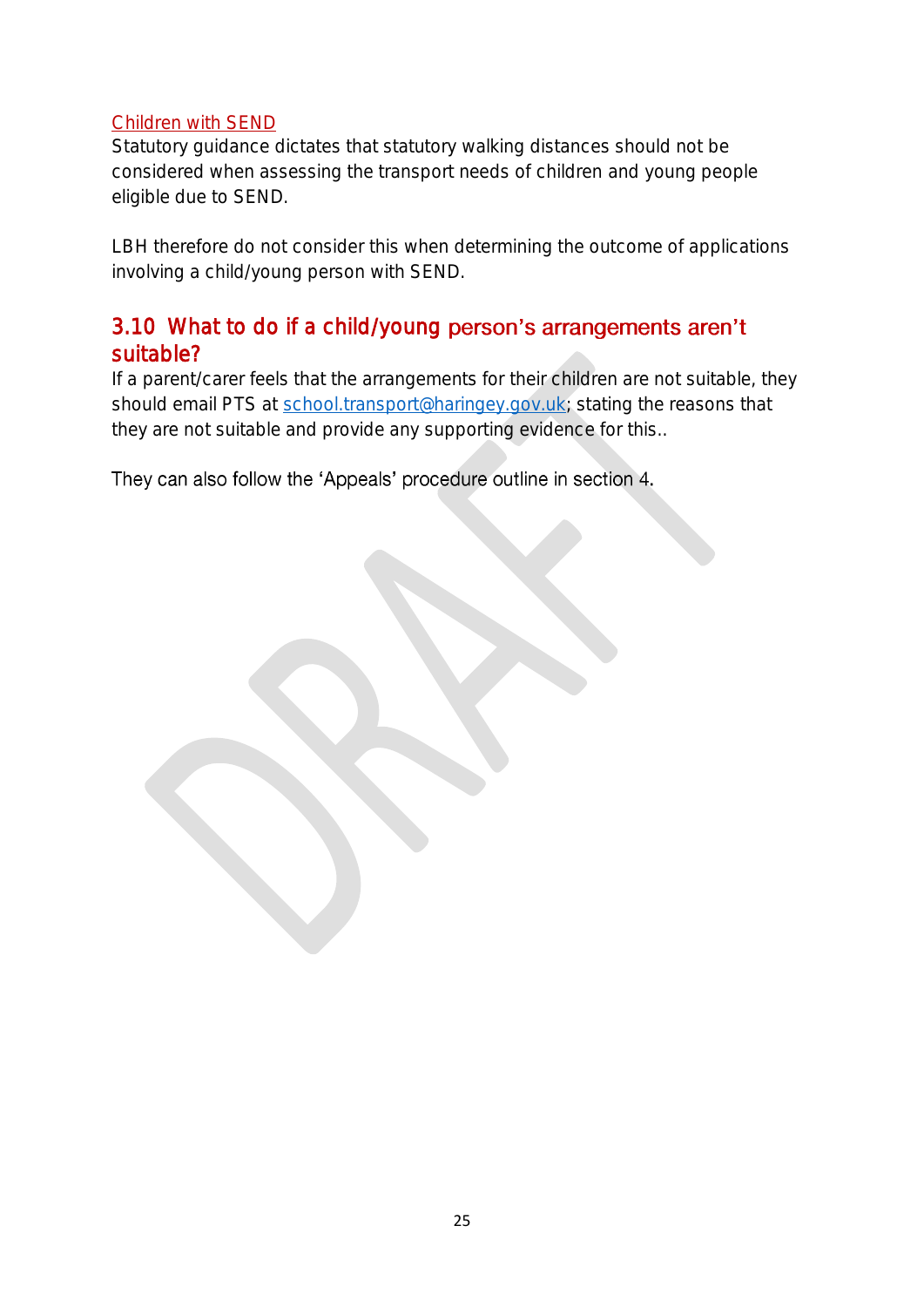# <span id="page-25-0"></span>4. Appealing a decision

A parent/carer has the right to appeal decisions that LBH make surrounding their child's travel assistance arrangements. Reasons for parents to appeal may include but not exhaustive to:

- when an application for travel assistance is refused.
- when LBH proposes arrangements for travel assistance that the parent does not agree to.
- when LBH changes the existing travel assistance arrangements for a child that a parent does not agree to.

The appeal process has two stages. Stage one will the look at the original decision and assess whether it had the correct outcome. If a parent is still not happy with the decision of the stage one appeal, they have the right to proceed with a stage two appeal.

Appendix C (on page 40) displays a flow diagram showing the appeals process.

Each stage of the appeal will assess:

- the nature of the decision reached.
- how the review was conducted (including the standards followed e.g., Road Safety GB).
- information about other departments and/or agencies that were consulted as part of the process.
- what factors were considered in the decision.
- the rationale for the decision reached.

### <span id="page-25-1"></span>4.1 Stage one appeal

A stage one appeal must be submitted in writing within 20 days of the letter or email refusing travel assistance or proposing changes to existing arrangements. Stage one appeals must be sent to:

School Travel Assistance Appeal, Special Education Needs, London Borough of Haringey, 2 nd Floor, Alexandra House, 10 Station Road, London, N22 7TR or by email to: [appeals@Haringey.gov.uk](file://///LBOH.LOCAL/LBOH-SHARED-DATA/CS/C&R/CS&R/chcrmxf/Haringey%20Policies/Travel%20Assistance%20Policy/appeals@Haringey.gov.uk%20%20) 

This appeal will be reviewed by a senior officer within the SEND team at LBH, who were not involved in the original decision. It should contain: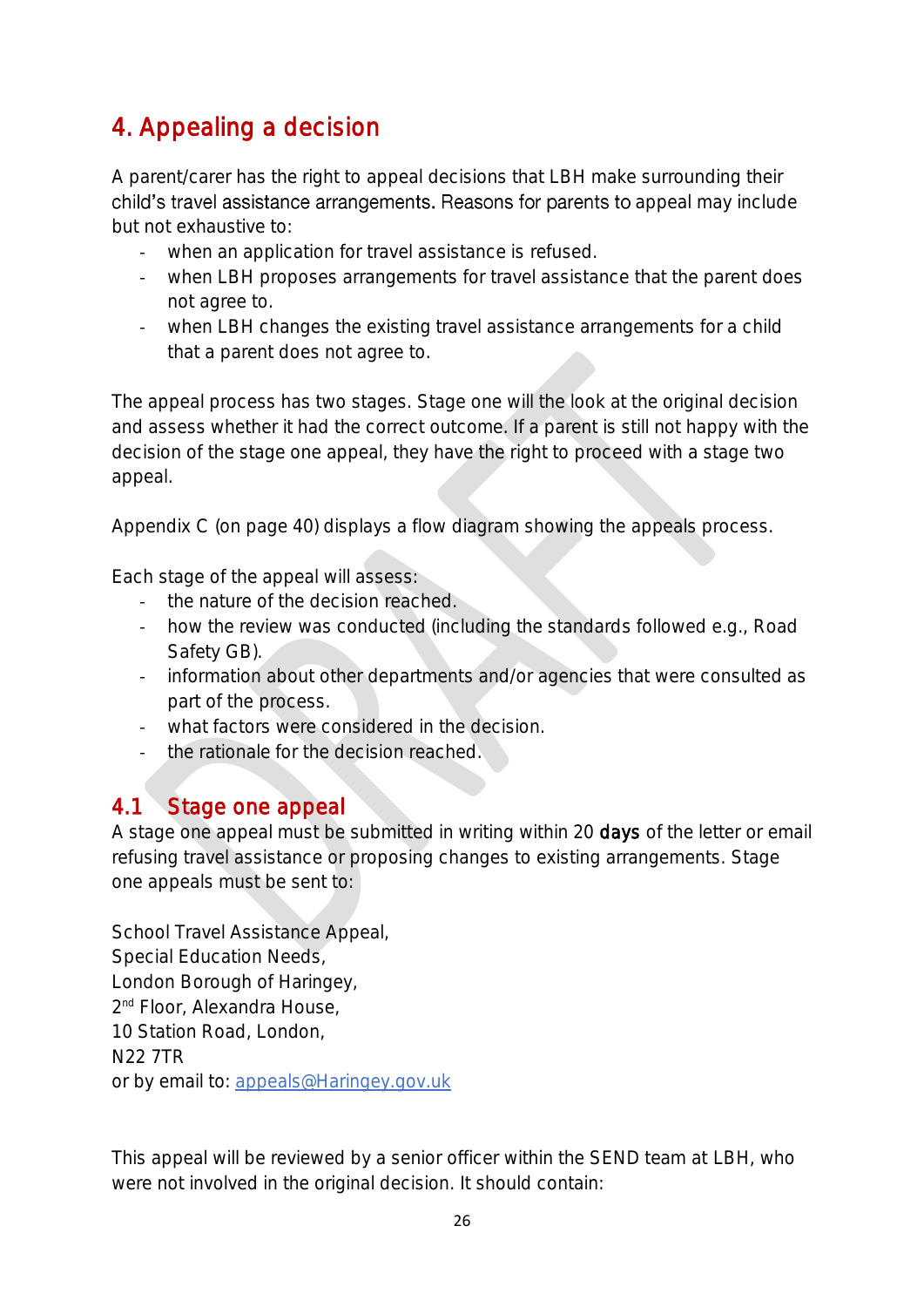- the reasons why the parent believes the decision should be reviewed.
- any details of supplementary evidence or reasoning that the parent believes should be considered when the decision is reviewed.

After the appeal has been reviewed, the outcome may be to:

- uphold the appeal, or.
- not uphold the appeal and continue to refuse travel assistance.

The person appealing will be informed of the stage one decision in writing within 20 days of receipt of the appeal.

If a parent/carer is not satisfied with the outcome of the stage one appeal, they can proceed with a Stage Two appeal.

### <span id="page-26-0"></span>4.2 Stage two appeal

A parent/carer has 20 days from receipt of LBH's decision of the stage one appeal to escalate the appeal to stage two. This must be submitted in writing to:

School Travel Assistance Appeal, Special Education Needs, London Borough of Haringey, 2 nd Floor, Alexandra House, 10 Station Road, London, N22 7TR or by email to: [appeals@Haringey.gov.uk](file://///LBOH.LOCAL/LBOH-SHARED-DATA/CS/C&R/CS&R/chcrmxf/Haringey%20Policies/Travel%20Assistance%20Policy/appeals@Haringey.gov.uk%20%20) 

The appeal must be submitted in writing and must include the reasons for challenging the decision of the stage one appeal. It should include any new evidence or documentation that has become available.

Within 60 days of receipt of the parent/carer's request, an independent appeal panel will consider written and/ or verbal representations from both the parent and the officers involved in the case. The person appealing will be provided with a detailed written notification of the outcome of the stage two appeal, within 5 working days of the panel convening.

The outcome of stage two appeals is final and there is no further right to appeal.

### <span id="page-26-1"></span>4.3 Ombudsman

If a parent believes that the LBH has failed to follow correct procedures, or if there were any irregularities in the way the appeal has been handled, they have the right to complain to the Local Government Ombudsman.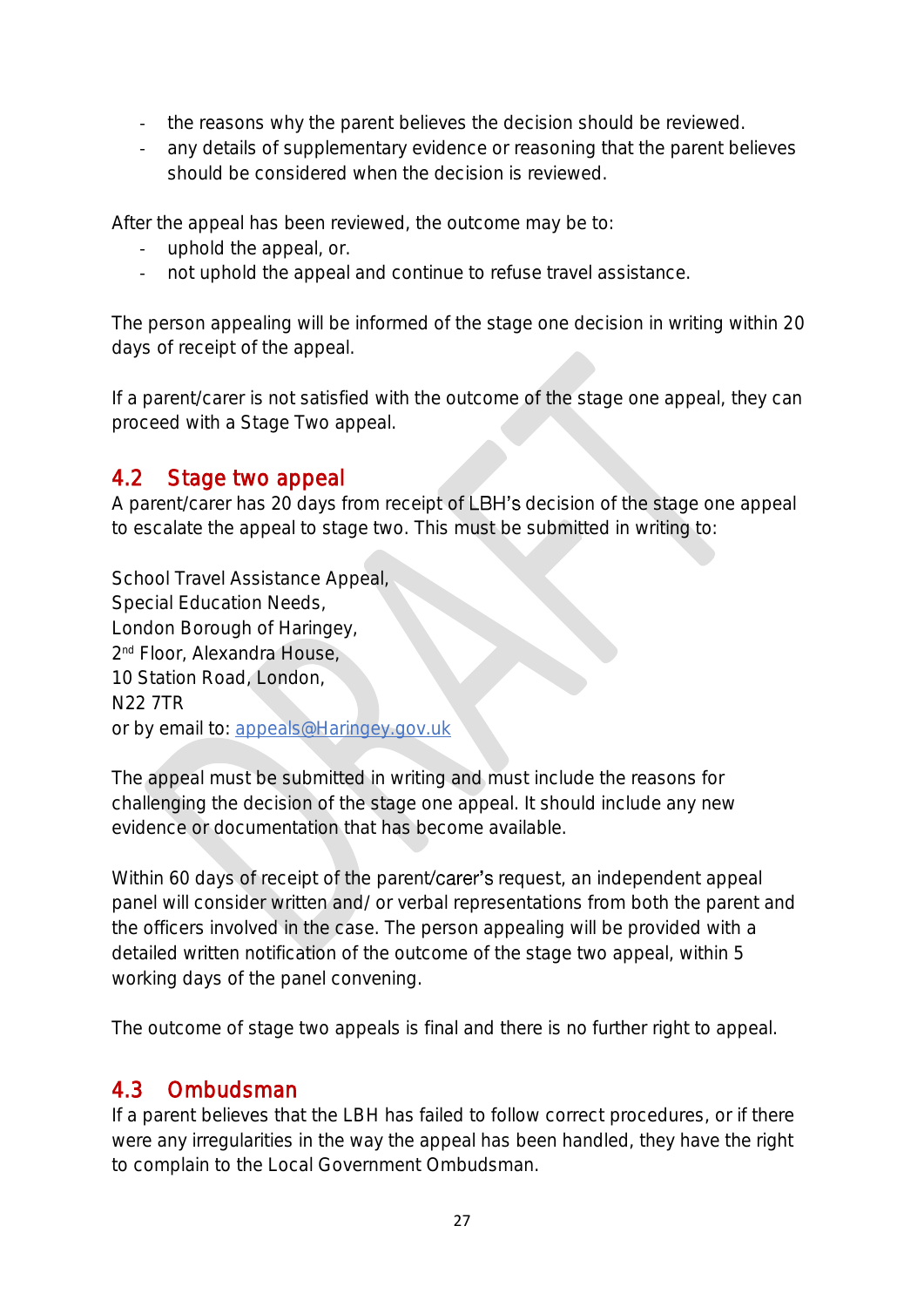The Local Government Ombudsman's contact details are:

- 0300 061 0614
- www.lgo.org.uk

If the parent/carer considers the decision of the independent panel to be flawed on public law grounds, the complainant may also apply for judicial review.

#### <span id="page-27-0"></span>4.4 Important appeals information

During the appeals process, the following will apply:

- no travel assistance will be provided.
- no changes to existence arrangements will be implemented.

Parents are responsible for providing travel assistance for their child until the outcome of the appeal has been determined.

### <span id="page-27-1"></span>4.5 Complaints

If parent/carers wish to make a complaint about the level of service, they have received regarding their child's school travel arrangements, they can submit a complaint via the council's dedicated webpage:

<https://www.haringey.gov.uk/contact/council-feedback/make-complaint>

They can also complain in writing to the following address:

Head of Service: SEND Special Education Needs, London Borough of Haringey, 2 nd Floor, Alexandra House, 10 Station Road, London, N22 7TR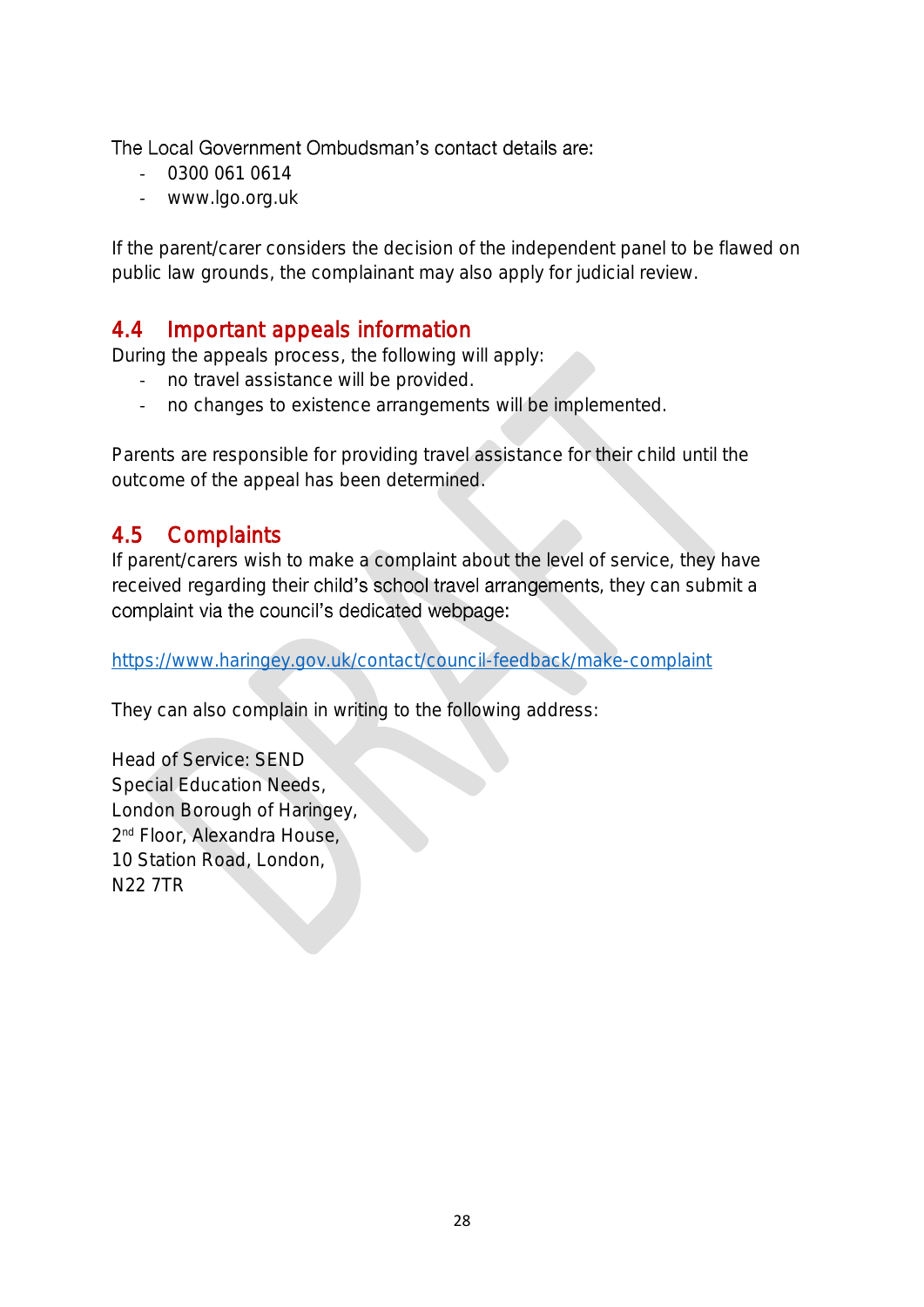# <span id="page-28-0"></span>5. General information

### <span id="page-28-1"></span>5.1 Behavioural standards

As a local authority, it is not LBH's intention to enforce a 'Code of Conduct' for children and young people accessing home to school travel assistance. Children and young people interact differently with the types of arrangements we provide, particularly in instances where a child/ young person has SEND. We therefore aim to encourage children and young people to adhere to a set of principles to keep behavioural standards consistent, as well as ensuring the safety of all the people involved.

#### **Principles**

Although we acknowledge the need to consider a child's needs and circumstances into consideration, there are several principles that must be always adhered to. Once on the vehicle, children and young people must:

- remain in their seat at all times.
- wear their seat belts at all times.
- follow the instructions of the PA and/or driver (where applicable).

We ask that children and young people do not:

- be verbally abusive to drivers, PAs, other passengers, or any other member of the public whilst in or around the vehicle.
- behave in a way that may create danger to themselves or other passengers.
- cause damage to the vehicle itself.
- abscond from the vehicle.
- $-$  eat or drink on the vehicle, unless there are exceptional circumstances<sup>25</sup>
- use mobile devices to take pictures or video recordings whilst in or around the vehicle $26$
- exhibit behaviour of a sexual nature.
- spit at or fight with other service users.

#### For children and young people with SEND

LBH understands that children and young people with SEND may experience challenging behaviours because of their condition(s).

When LBH experiences an incident or an exhibition of challenging behaviour on the travel arrangements we provide, we will work closely with parents and schools to gather more information into their child's specific needs and how our service can meet them.

<sup>&</sup>lt;sup>25</sup> This is for health and safety reasons. We must be informed by a parent or carer of any reasons why a service user needs to eat on the vehicle. This may include medical or religious reasons. <sup>26</sup> This is for the safeguarding of other passengers.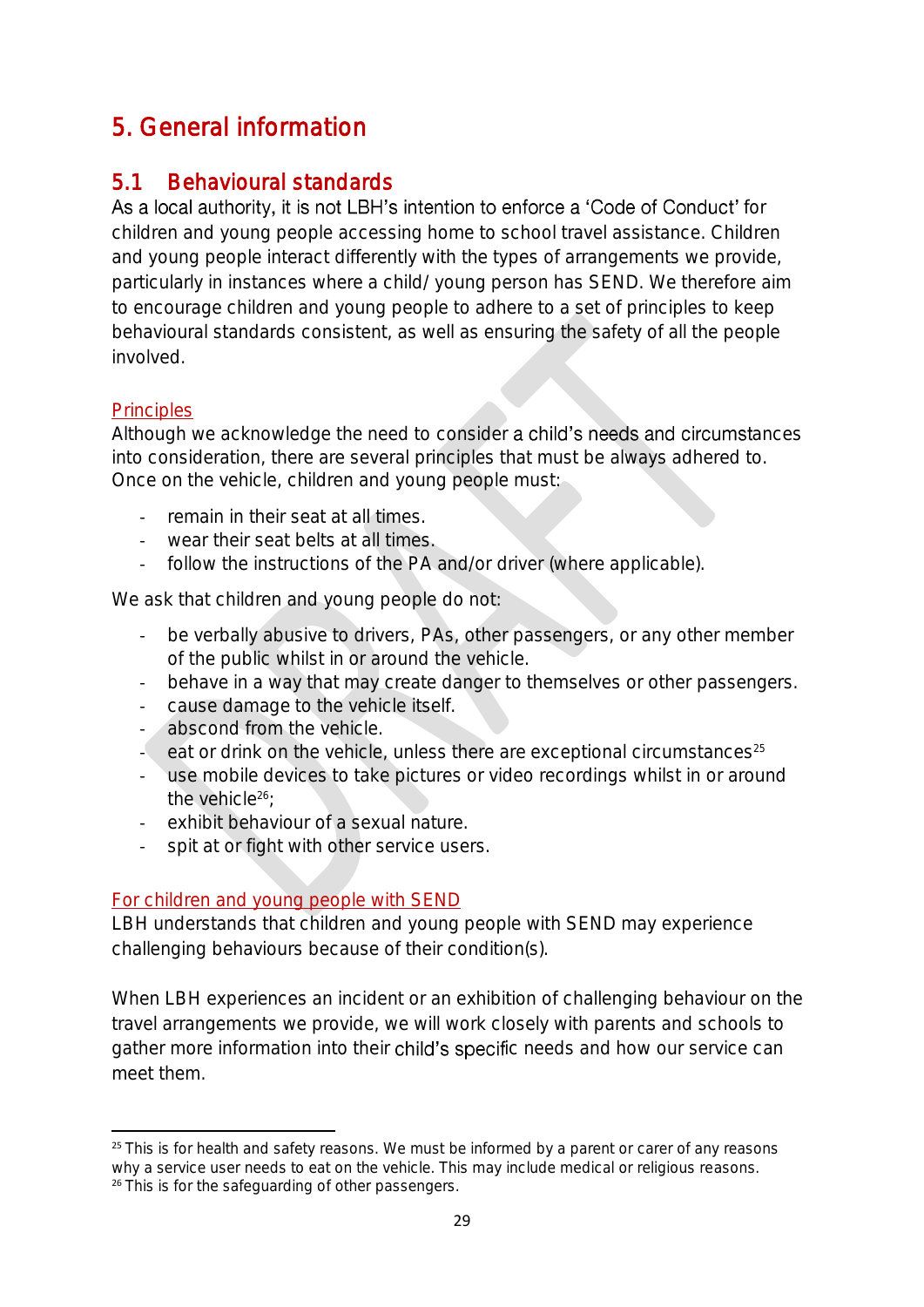We may contact schools to obtain 'Behavioural, Sensory and Communication' profiles for the child/young person, as well as asking parents for their assessment of their child's needs in the form of a 'One Page Profile'. An officer of the PTS team will contact the relevant party i.e., the parent or school, to provide the information where necessary. Both profiles will enable us to cater to the specific needs of the child and prevent further incidents from occurring in the future.

If a child/young person is still experiencing behavioural issues whilst using the travel assistance we provide, a risk assessment may be conducted by an officer of the PTS team to determine what other provisions may be necessary to allow safe travel of all the parties involved.

#### Outcome of principle rule breaks

It is the responsibility of LBH to ensure that all children and young people who are provided with travel assistance get to their place of learning safely. Behaviour that doesn't conform with the principles in section 5.1. may affect the safety of other children, drivers, and PAs. Poor behaviour of children and young people on transport can cause distress to others, preventing them from arriving at school in a good state of mind and ready to learn.

Incidents of misbehaviour or principle rule breaks will be fully investigated by a member of the PTS team. When determining the outcome of an investigation, LBH will consider:

- any SEND a child/ young person may have and how this may affect their behaviour.
- reports and testimony from drivers, PAs, other passengers, and/ or members of the public who witnessed the incident.
- evidence submitted by parents.
- evidence submitted by schools.

Persistent principle rule breaks or exhibitions of extreme behaviour may result in:

- a warning. We will inform the child's parent and school of the incident that has occurred and ask for them to reinforce the 'Behavioural Principles' of LBH with the individual.
- a temporary/ fixed period exclusion from transport<sup>27</sup>. This will allow LBH the time to arrange for the necessary provisions to be put in place to ensure the safe travel of the individual, other passengers, PAs, and drivers. We may need to arrange for additional resources, such as a one-to-one PA or additional safety equipment for the child/young person during transit, which may take time to put in place.

<sup>&</sup>lt;sup>27</sup> Guidance from the Department for Education states that non-provision of transport during periods of exclusion on behavioural grounds does not mean that LBH is failing in its statutory duties.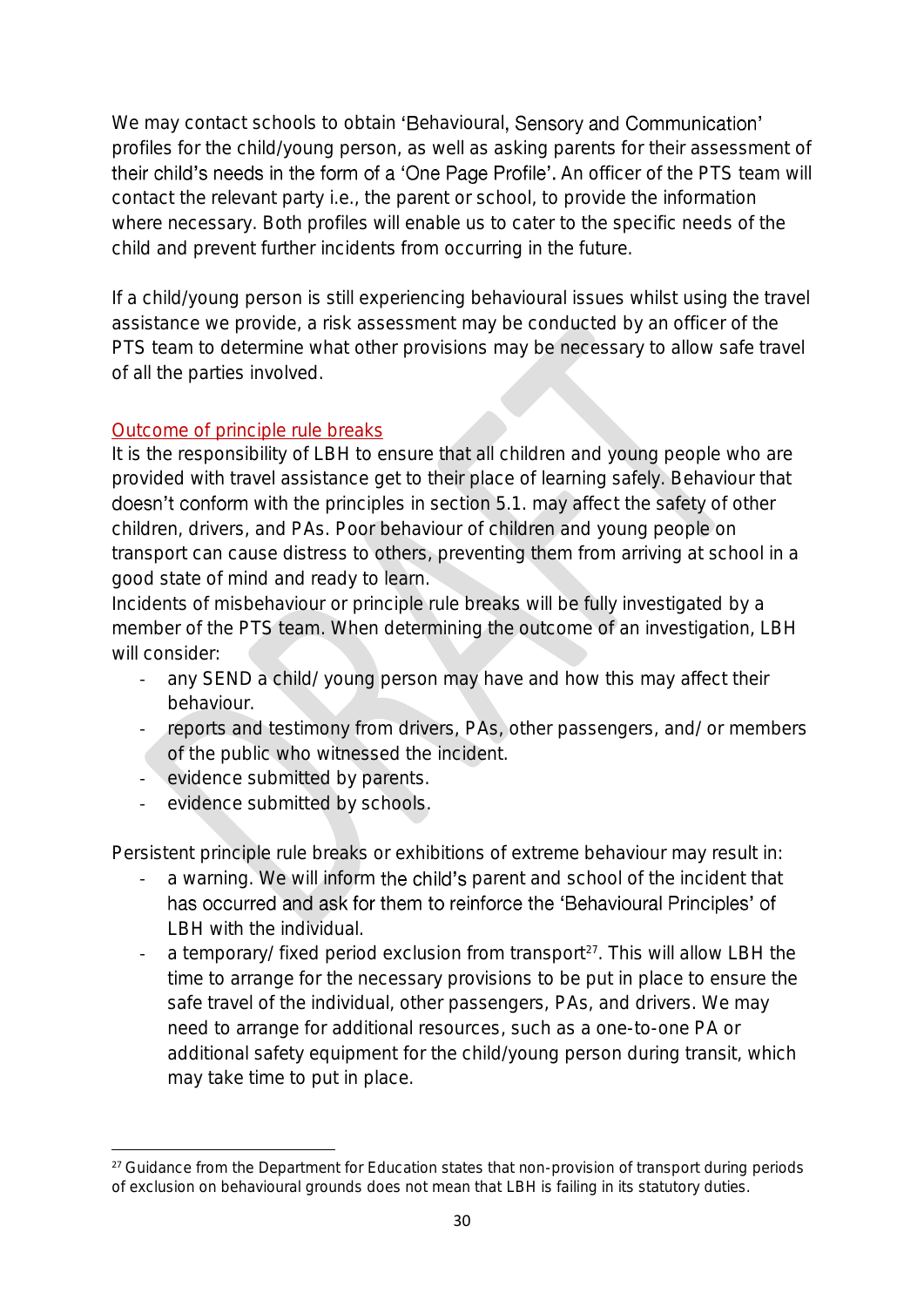- a permanent exclusion from transport. This will only be in cases of extreme behaviour once all other avenues have been exhausted.

It is the aim of the PTS team to facilitate the learning of all eligible children and young people, and we will consider suspensions only when it is necessary for the health and safety of all the individuals involved.

Prior to any of the outcomes of principle rule breaks being enforced, LBH will consult with the parents and the school of the child to:

- inform them of the decision that was reached.
- explain how decision was reached.
- explain how the decision affects their child's school travel arrangements going forward.

Parents/ carers will be responsible for transporting their own children during any period of exclusion from transport.

### <span id="page-30-0"></span>5.2 Parental/ carer responsibilities

Overall responsibility for a child/young person's attendance at school is that of the parent. LBH will endeavour to make travel arrangements for eligible children and young people that are suitable not only for the child/young person, but parents and schools alike. Despite this, we cannot change travel arrangements to suit a parent's work schedule. Parents are expected to make other suitable arrangements for someone else to accompany their children as necessary.

In the instances that LBH do provide travel arrangements for a child/young person, it is the responsibility of the parent(s) to ensure:

- their child is at the 'pick up point' or ready to be collected from home at the allocated time in the morning.
- a responsible adult is at the drop off point or home of their child at the end of the day at the allocated time.
- their child is brought to the vehicle and parents assist LBH staff with placing them on the vehicle.
- the PTS team is provided with the correct and up-to-date contact information and addresses.
- the PTS is informed, in writing, if there is a change to the 'regular' person collecting their child from the drop-off point<sup>28</sup>.
- they re-apply for transport and/or notify LBH of the change in circumstances (please see the 'Applications' section 2 for more details).
- the PTS team are informed as soon as possible if their child is sick or unable to attend school for whatever reason. Contact information can be found in section 6.

 $28$  Without confirmation in writing, Haringey WON'T allow the child to be handed over. This is for the safety of the children.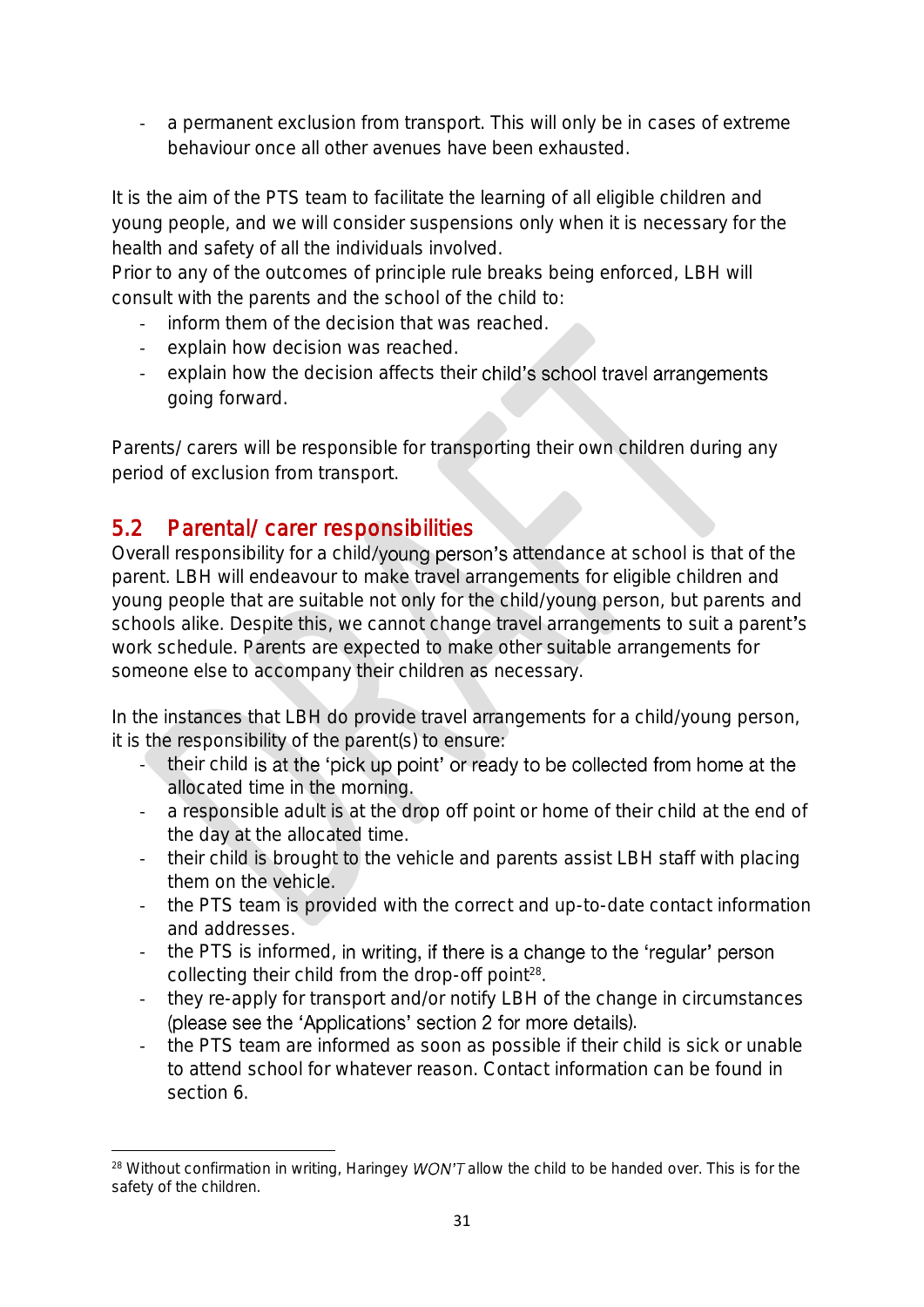- the child behaves in accordance with the 'Behavioural standards' of LBH school travel assistance policy (details in section 5.1).
- they treat all members of the school travel assistance team with courtesy. This includes but is not limited to office staff, PAs, travel buddies and/or drivers.

- LBH do not deem it sufficient for parents/carers to inform a PA, travel buddy or driver of any changes in circumstances, such as home address or contact information. We require formal correspondence to put the necessary arrangements in place.

Parents/carers failing to meet the above consistently may result in their child's eligibility for travel assistance to be reviewed and/or suspended until suitable measures can be put in place.

#### Failure to attend home/ collection point

In instances where a parent/carer is not at home or the pick-up/ drop-off point at the designated time to collect their child, the vehicle will wait three minutes from the arrival time. If the parent/carer **doesn't arrive, the vehicle will drop the other** passengers on board the vehicle off and after this, attempt to drop-off their child again. In the interim, our office and/or the PA will attempt to contact the parent/carer. It is therefore important that the PTS are provided with the latest contact information for parents.

If a parent/carer or responsible adult is still not at the pick-up/drop-off point after this final attempt, the child will be taken to a point of safety, such as a police station.

The parent/carer is responsible for collecting their child from this location and are liable for any associated costs.

Persistent failure of a parent/carer to be at the pick-up/ drop-off point or home, may result in the suspension of travel arrangements for their child until there is a resolution to the issue.

#### <span id="page-31-0"></span>5.3 Adverse Weather

LBH will endeavour to reduce the impact that adverse weather may have on the service but in the event of severe weather conditions such as snow, storms, and/ or flooding, we may:

- inform the parent that the 'regular' service the child is allocated to may be delayed.
- change the vehicle the child is allocated to.
- change the PAs/ drivers allocated to the vehicle.
- change the type travel arrangements in place for a child.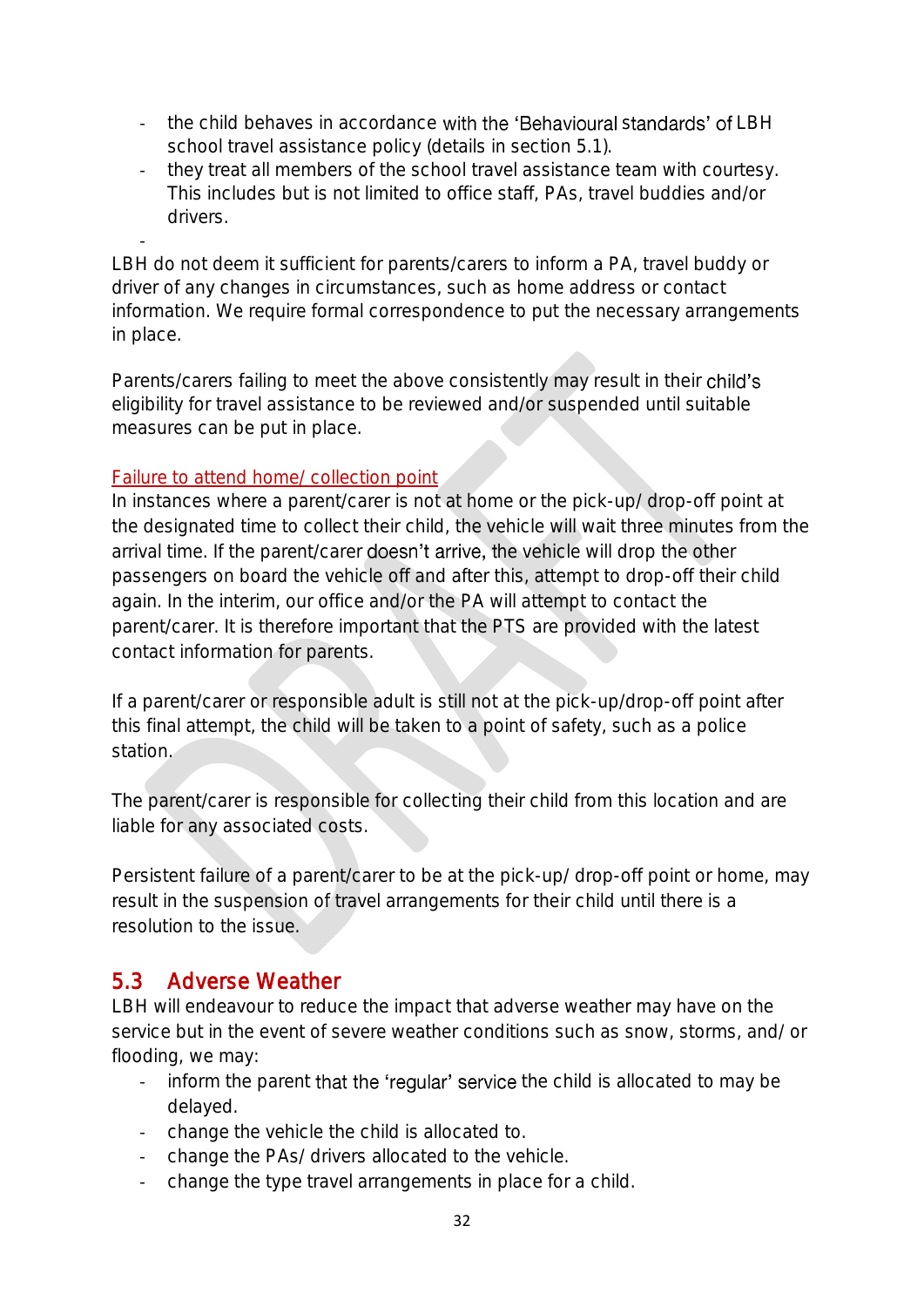- cancel the travel arrangements in place for a child.

Parents/carers will be informed as soon as possible by an officer of the PTS team when either of these occur

We will only cancel travel arrangements when it is deemed necessary to guarantee the health and safe of the passengers, PAs and, drivers on the vehicle. If parents /carers have been advised that travel arrangements have been cancelled for their child's morning journey, LBH cannot guarantee that arrangements will be in place for the afternoon journey.

Parents/carers who have chosen to take their children to school themselves during severe weather conditions, should ensure that they have confirmed return transport arrangements for the return journey for their child before leaving them at school on that day.

### <span id="page-32-0"></span>5.4 Medication

Members of transport staff, such as PAs and drivers, are not permitted to carry or administer medication, or to replace medical accessories (for example, gastrostomy or tracheotomy tubes) on board vehicles. There is no statutory duty for agents of LBH to administer medication whilst on school travel assistance.

We do expect PAs and/ or drivers to promote the health and safety of all of the service users in their care.

All members of the PA team have received accredited emergency first aid training. This is refreshed within the designated timescales, or where it is deemed necessary by the PTS team. This training covers a wide range of topics, including but not exhaustive to:

- cardiopulmonary resuscitation (CPR).
- managing an emergency.
- general injuries e.g., cuts.
- dealing with instances of choking.
- identification and management of seizures.
- dealing with an unresponsive person.
- managing symptoms of shock.
- choking.

As a part of their application for transport, parent/carer's are required to provide LBH of any information regarding the medical needs of their child. It is vital that this is done to ensure that we accommodate the needs of every eligible child and young person accessing school travel assistance. For the safety of the passenger, failure to provide the requested information may result in a delays in provisions being put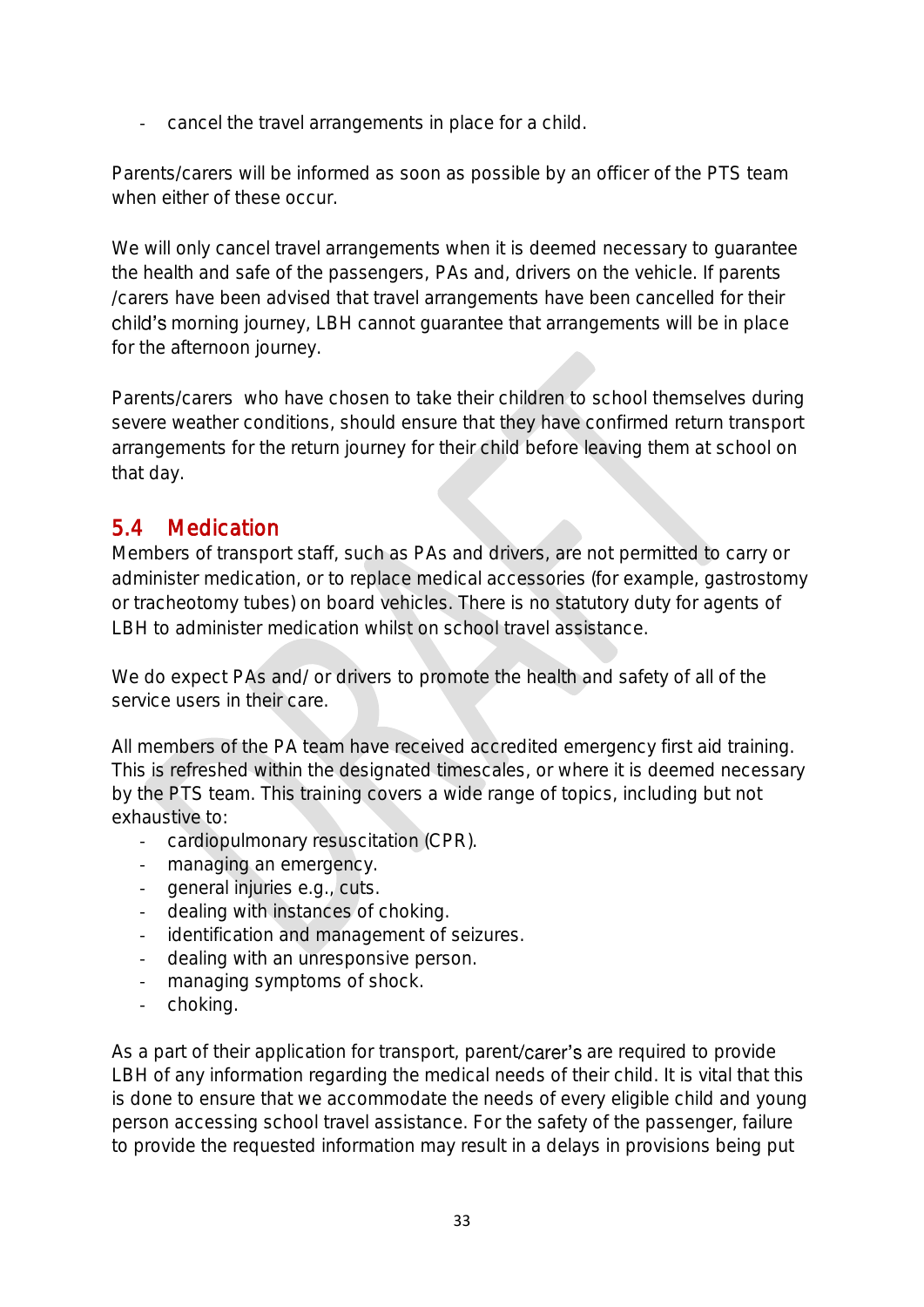in place and/ or temporary withdrawal of travel assistance services until the required information is obtained.

#### What happens in the event of a medical emergency?

In the event of an emergency, the protocol is for PAs and/ or drivers to contact emergency services by calling 999. They are expected to ask for a paramedic crew to attend the location of the incident and follow any of the guidance given by the medical professionals on the call.

By parents/carers providing us with the most recent information pertaining to their child's medical conditions, we are able relay the correct information to attending paramedics.

It is for parents/carers to decide whether they wish for their child to travel on these terms.

#### Children/ young people with complex or acute medical needs

Where a child/young person has complex or acute medical needs that the existing PA team are not trained or qualified to deal with, LBH will seek to provide a medically trained professional to accompany them for the duration of their school journey.

LBH will assess whether a child/young person will require any extra provisions to be put in place in order for them to travel safely to school, such as a specialist nurse. In order to determine the needs of the child/young person, we will:

- consult their EHC plan.
- use information contained within the application for travel assistance.
- risk assessments conducted by PTS officials.
- consult with the child/young person's school about their needs.
- correspondence with the parents.

If a child/young person already has specialist care in place to accommodate their needs, parents should let the PTS team know of these arrangements. We may be able to organise for these carers to accompany the child/young person on their journey, at the council's expense, thus allowing for continuity for the child/young person.

### <span id="page-33-0"></span>5.5 COVID-19

Young people and parents should follow public health advice on when to selfisolate and what to do. National and local guidance is subject to change therefore current guidance at the time will apply.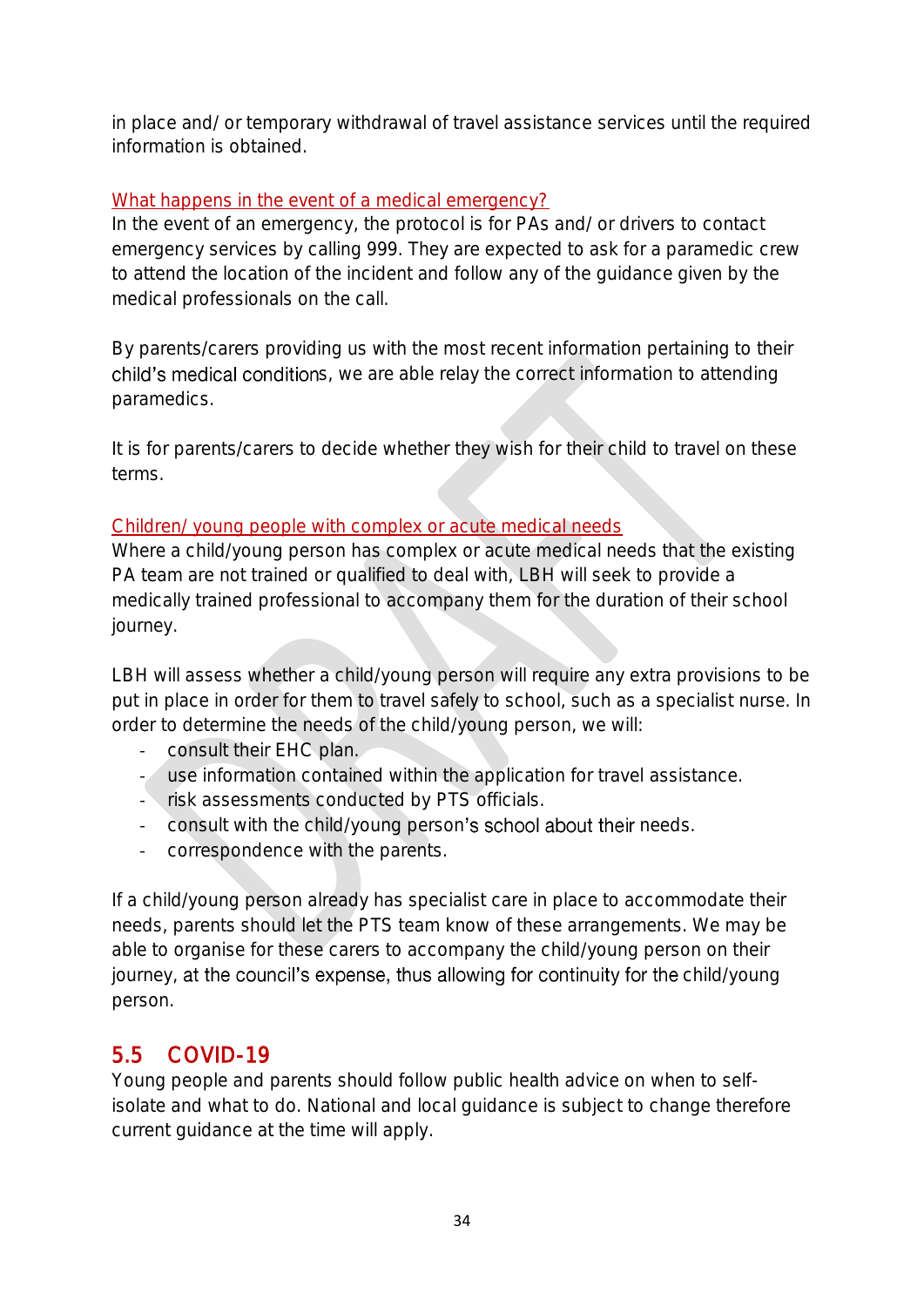If a child or young person develops COVID-19 symptoms, however mild, while at school, they will be sent home. LBH will not be able to provide travel arrangements in these circumstances. They should avoid using public transport and, wherever possible, be collected by a member of their family or household. In exceptional circumstances, if parents cannot arrange to have their child collected, and it is ageappropriate and safe to do so, the child/young person should walk, cycle or scoot home. If this is not possible, alternative arrangements may need to be organised by the school.

#### What is transport doing to stop the spread of COVID-19?

In order to combat the spread of COVID-19, LBH has adopted a number of measures. These include but not exhaustive to:

- PAs and drivers wearing the appropriate PPE, such as gloves and face masks.
- PAs and drivers testing regularly, even if they are not displaying any symptoms.
- vehicles cleaned regularly, in particularly when a positive case has been on a vehicle.
- windows opened, when possible, to allow the vehicle to be properly ventilated.
- passenger attendants conducting vehicle pre-admittance checks with children/young people and parents.
- encourage passengers to wear facemasks and other PPE. We understand that this may not be possible for all passengers due to exemptions.

#### Things to consider

The safety of passengers is main priority of the PTS team. However, in order to provide the necessary arrangements for the numbers of children and young people requiring school travel assistance, we have to group passengers together on communal buses. As described above (section 5.5), there are measures we are putting in place as a local authority to reduce the spread of COVID-19, but there is an inherent risk involved with these sorts of travel arrangements.

Consequently, parents/carers may wish to make their own travel arrangements for their children, using a personal travel budget to support this (more information in section 3.4). This is the safest way for a child/young person to travel to school. In instances where a young person is already receiving travel assistance from LBH i.e., by taxi, bus, or travel training, but wish to be allocated a PTB instead, it is down to the discretion of the council to determine whether the individual will be allocated a PTB, based on the best use of LBH's resources.

We do acknowledge that this is not possible for all parents, and in this case, LBH will arrange for travel assistance for those who are eligible. We will endeavour to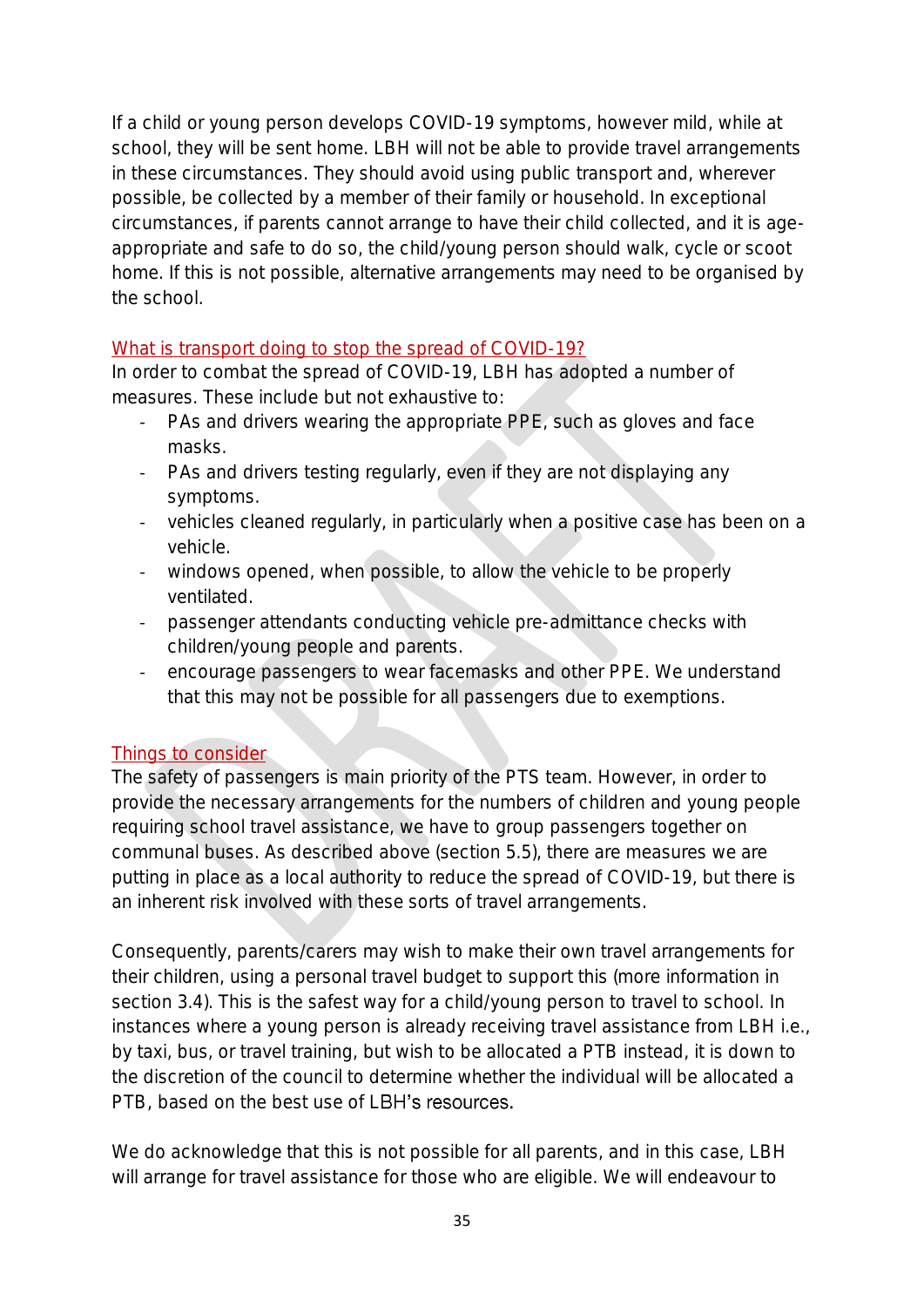reduce the risk of COVID-19 to children as much as possible but cannot guarantee their safety in this regard. It is for parents to decide whether they wish for their child/young person to travel on these terms.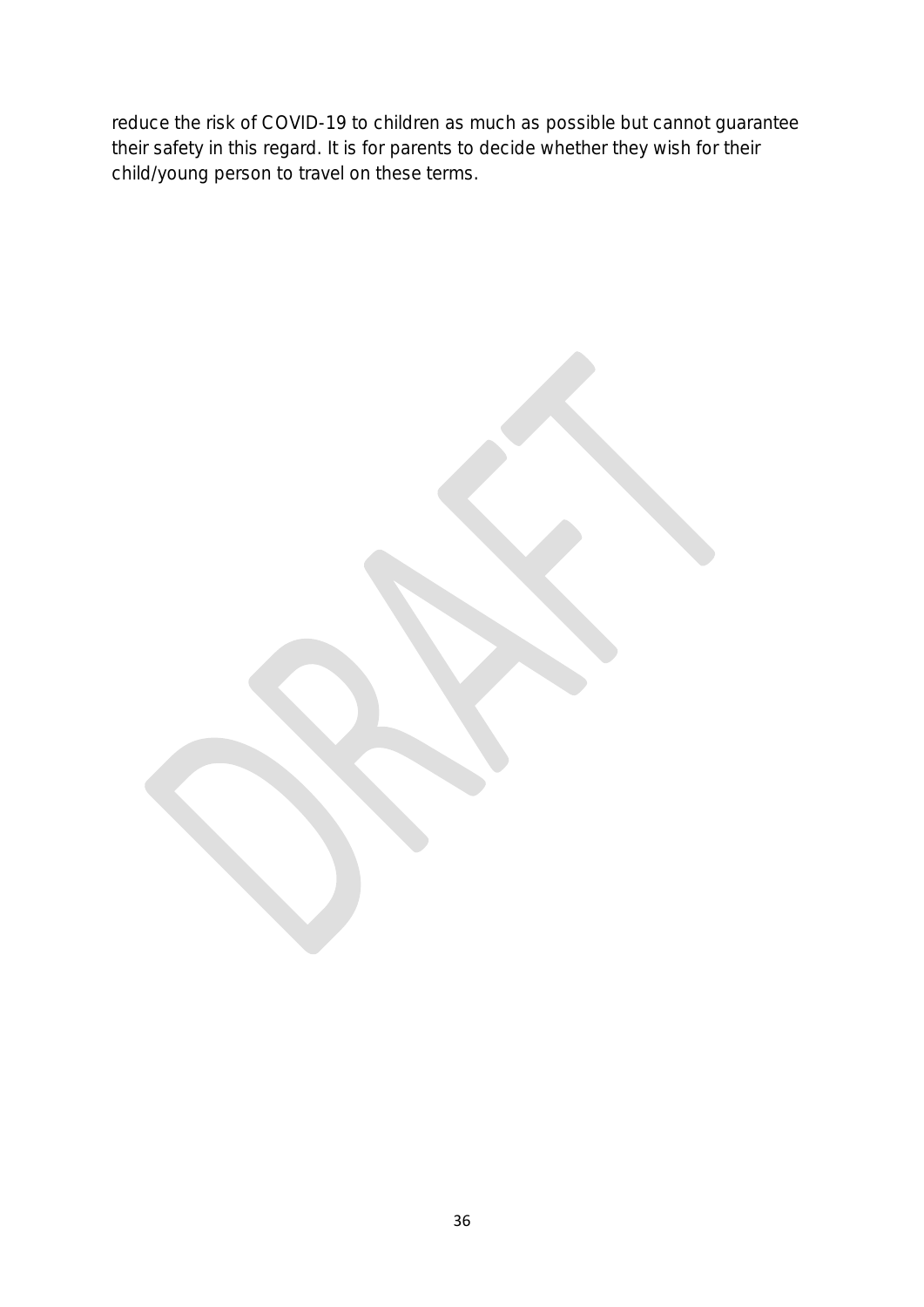## <span id="page-36-0"></span>6 Contact Information

Passenger Transport Service (PTS) Alexandra House - 2nd Floor 10 Station Road Wood Green N22 7TR

Email: [school.transport@haringey.gov.uk](mailto:school.transport@haringey.gov.uk)

Contact names and numbers:

| Matthew Fisk, Transport Manager.                            | 0208 489 2729 |
|-------------------------------------------------------------|---------------|
| Ricky Morris, Passenger Assistant Coordinator.              | 0208 489 6937 |
| Pembe Hippolyte, Assistant Passenger Assistant Coordinator. | 0208 489 5629 |
| Ilhan Abdurrahmanoqlu, Travel Buddy Coordinator.            | 0208 489 1729 |
| Joseph Willis, Assistant Travel Buddy Coordinator.          |               |
| Vivienne Austin, Passenger Liaison Officer.                 | 0208 489 4376 |
| Kathleen Johnston, Charge Person:                           | 0208 489 5692 |
|                                                             |               |

Please note that general enquiries should try to avoid calling at peak times such as 07.00am-am 09.00and 2.30pm-4.00pm. If a query is urgent, the PTS team will endeavour to respond as soon as possible.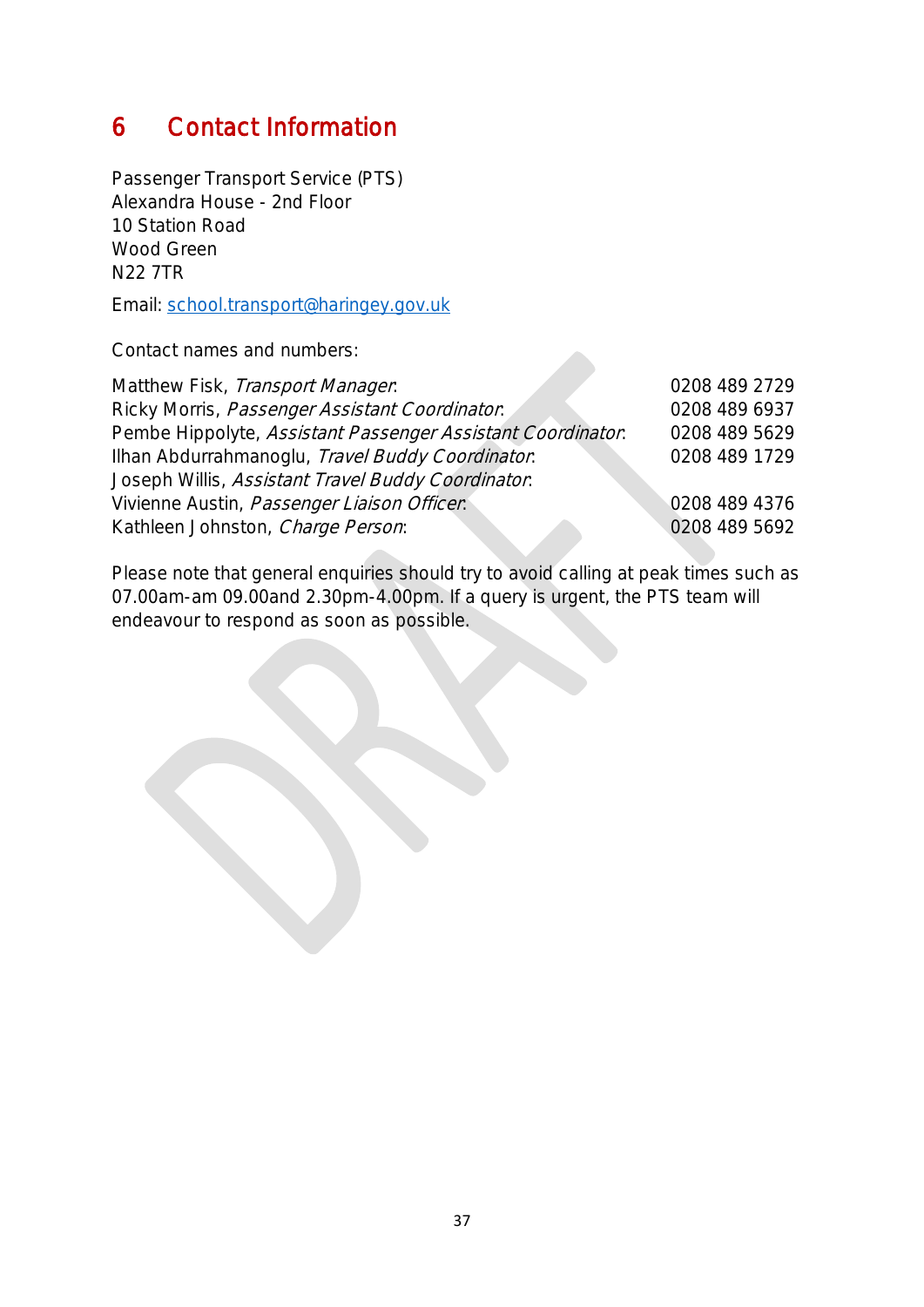# <span id="page-37-0"></span>7 Links

### Haringey local offer for young people with SEND 0-25

[https://www.haringey.gov.uk/children-and-families/local-offer/5-15-year](https://www.haringey.gov.uk/children-and-families/local-offer/5-15-year-olds/school-transport)[olds/school-transport](https://www.haringey.gov.uk/children-and-families/local-offer/5-15-year-olds/school-transport)

### Haringey application page

[https://eforms.secure.haringey.gov.uk/ufs/TRANSPORT\\_AND\\_TRAVEL.eb?ebd=0&](https://eforms.secure.haringey.gov.uk/ufs/TRANSPORT_AND_TRAVEL.eb?ebd=0&ebp=10&ebz=1_1636535537036) [ebp=10&ebz=1\\_1636535537036](https://eforms.secure.haringey.gov.uk/ufs/TRANSPORT_AND_TRAVEL.eb?ebd=0&ebp=10&ebz=1_1636535537036)

### D of E guidance on home to school travel assistance for children

[https://assets.publishing.service.gov.uk/government/uploads/system/uploads/attac](https://assets.publishing.service.gov.uk/government/uploads/system/uploads/attachment_data/file/575323/Home_to_school_travel_and_transport_guidance.pdf) [hment\\_data/file/575323/Home\\_to\\_school\\_travel\\_and\\_transport\\_guidance.pdf](https://assets.publishing.service.gov.uk/government/uploads/system/uploads/attachment_data/file/575323/Home_to_school_travel_and_transport_guidance.pdf)

### Care act guidance

[https://www.gov.uk/government/publications/care-act-statutory-guidance/care](https://www.gov.uk/government/publications/care-act-statutory-guidance/care-and-support-statutory-guidance)[and-support-statutory-guidance](https://www.gov.uk/government/publications/care-act-statutory-guidance/care-and-support-statutory-guidance)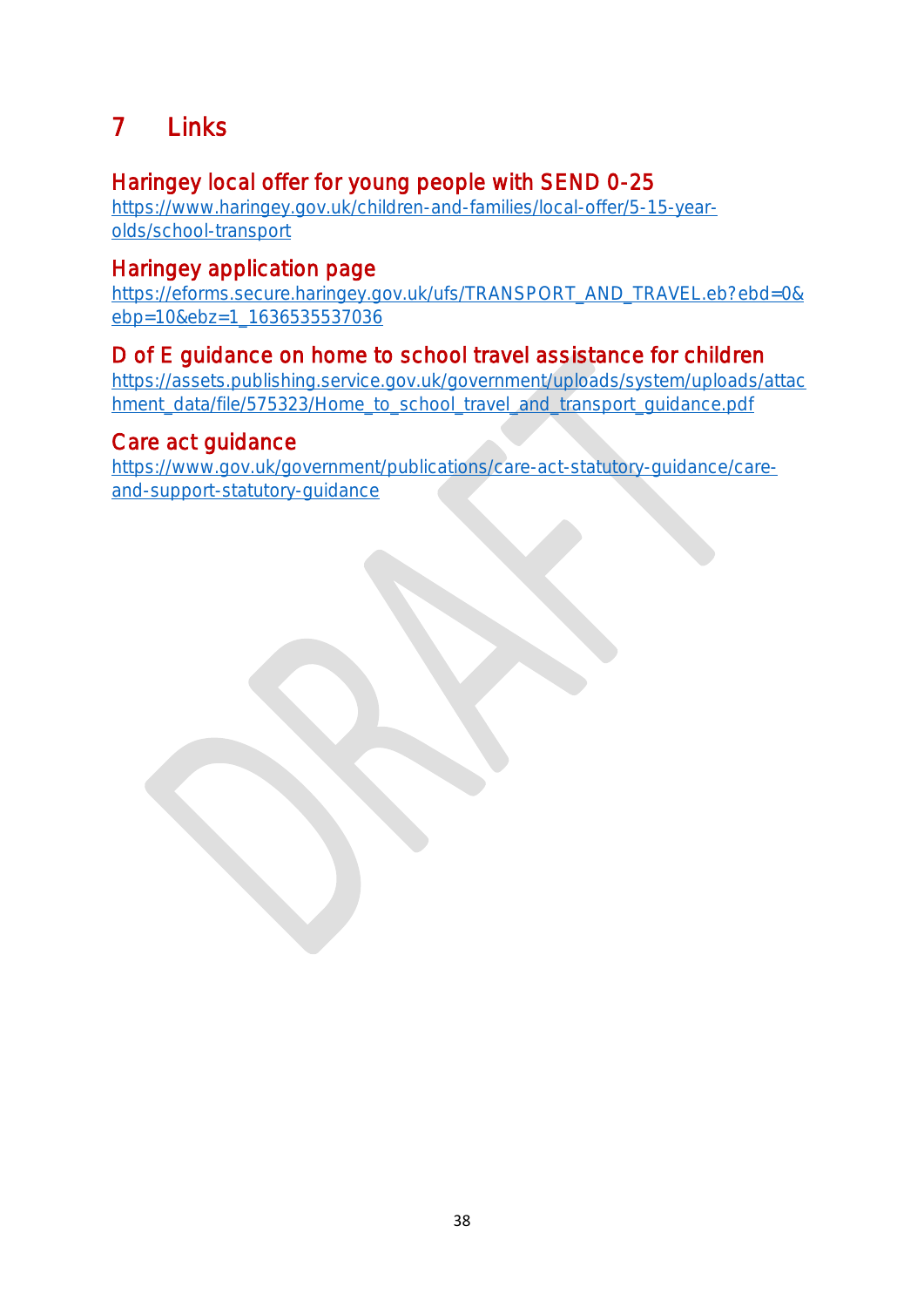# 8.1 Appendix A

Scenario: the duration of a child's journey to school is 30 minutes. They travel with a PA and use the train to get to school (which costs £1.50 for the child and £3 for the PA per journey). The young person attends school 4 days per week, 39 weeks per year.

<span id="page-38-0"></span>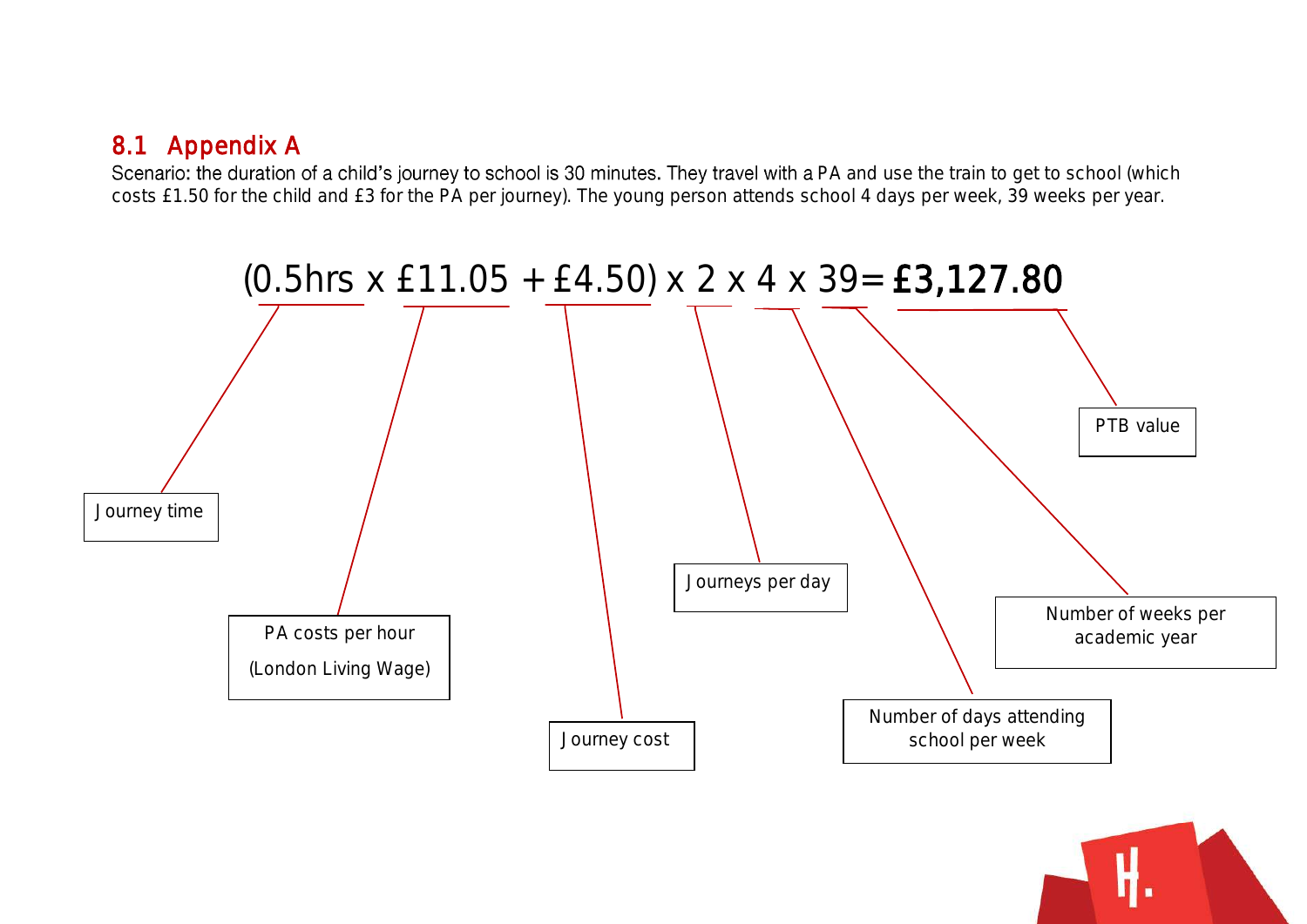### 8.2 Appendix B

<span id="page-39-0"></span>